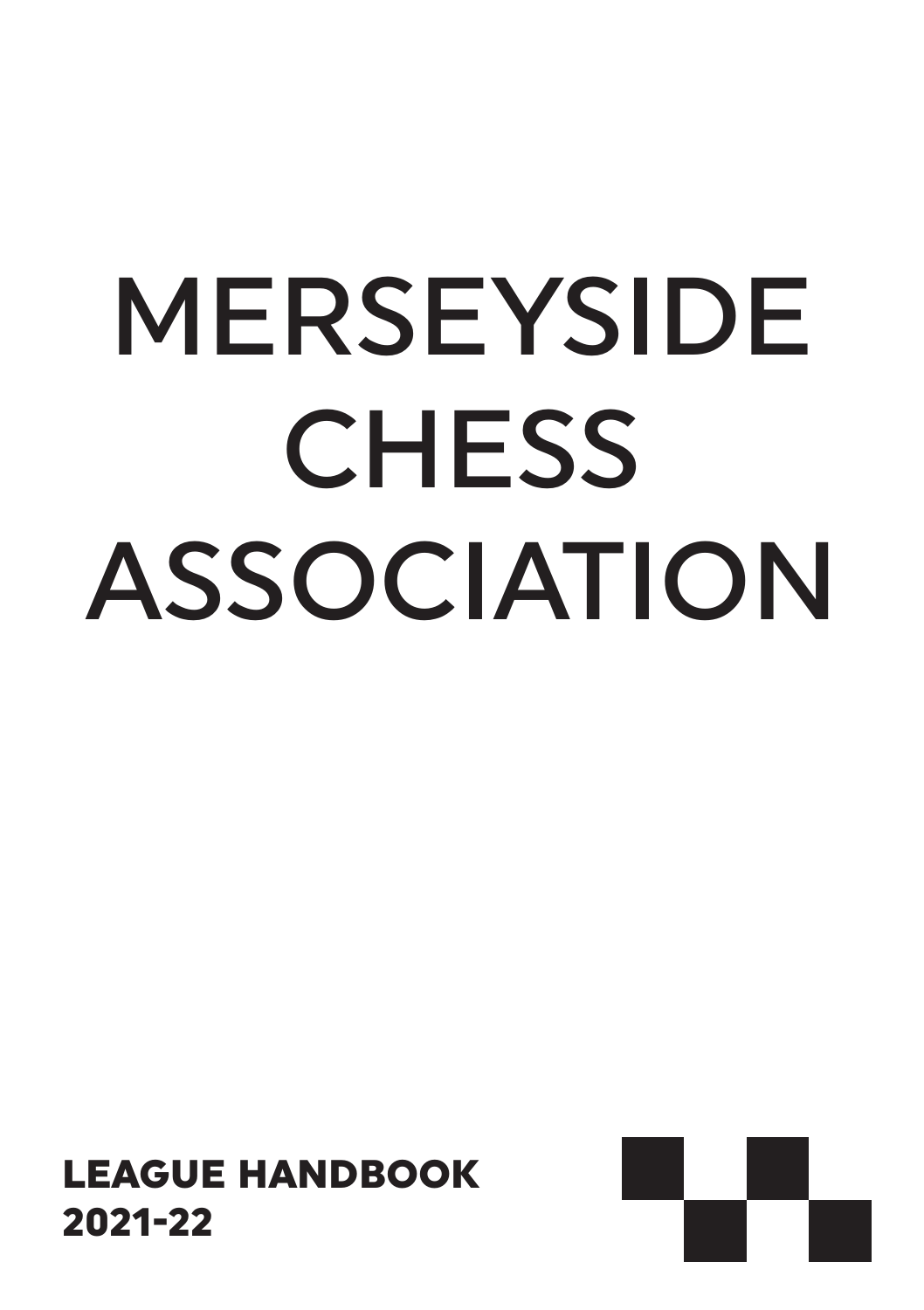### **CONTENTS**

| <b>Page 3 - 4</b> | <b>Officials</b>                |
|-------------------|---------------------------------|
| Page 5            | League Controllers              |
| Page 6 - 13       | Individual Club Details         |
| Page 14           | <b>Fixtures - Division 1</b>    |
| Page 15           | <b>Fixtures - Division 2</b>    |
| Page 16           | Fixtures - Division 3           |
| Page 17           | <b>Fixtures - Division 4</b>    |
| Page 18           | Fixtures - 7200 and 6000 League |
| Page 19           | <b>Knock Out Cup Details</b>    |
| Page 20 - 27      | <b>MCA Competition Rules</b>    |

**Handbook Editor:** Steve Lee (Aigburth) **Printed by: Synergy, CH43 3DZ Publication Date:** September 2021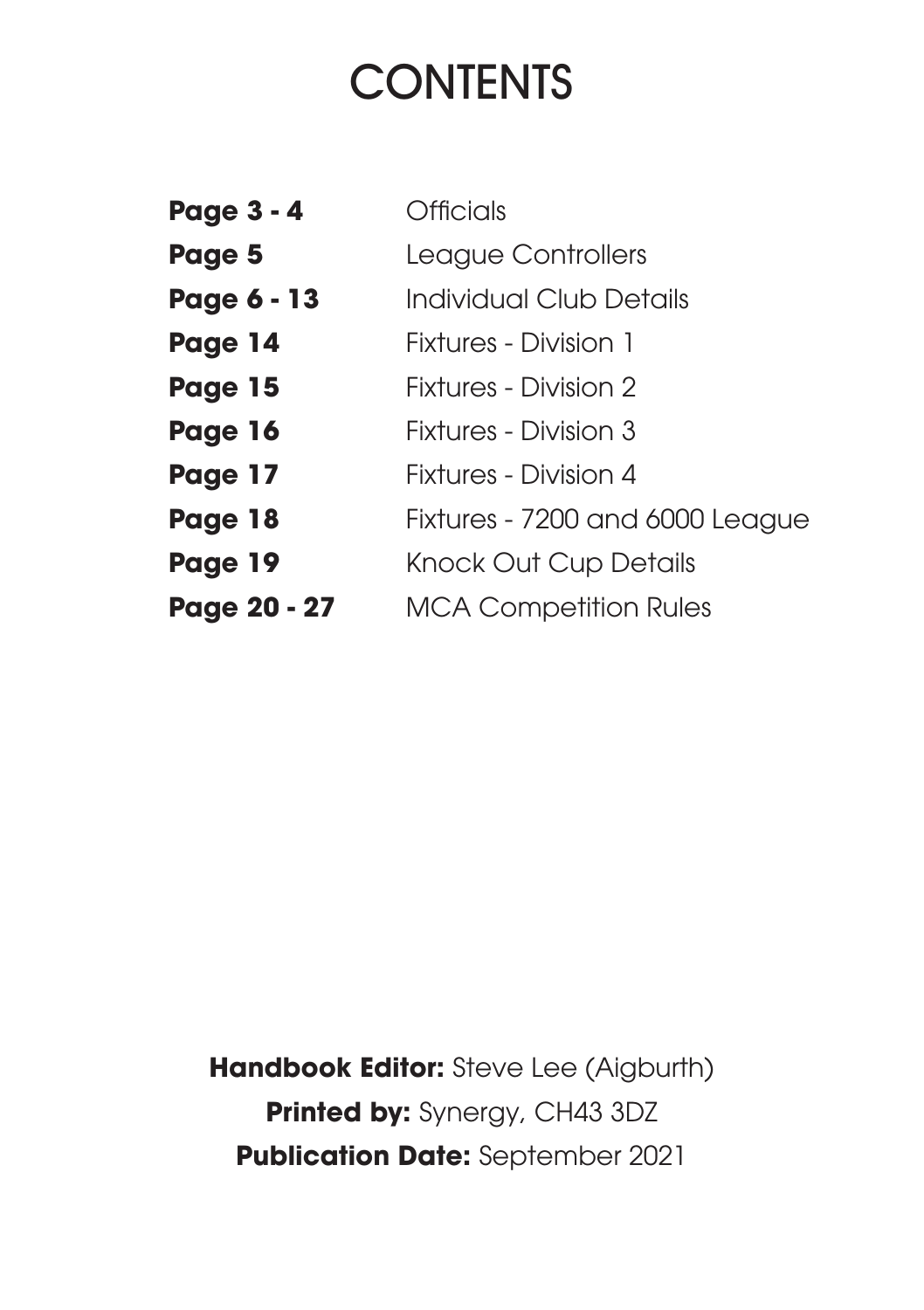### MERSEYSIDE CHESS ASSOCIATION 2020 - 2021 OFFICIALS

#### **PRESIDENT**

Russell Cowell (W) 0151 702 4386 (M) 07745 251 339 E rjcowell@blueyonder.co.uk

#### **VICE-PRESIDENT**

Tom Webb (H) 0151 733 7223 (M) 07491 322 227 E tecwebb@btinternet.com

#### **HONORARY LIFE VICE-PRESIDENT**

Peter Bond (H) 01362 698 114 A maltings007@hotmail.com

#### **SECRETARY**

Nick Martin (M) 07842 658 745 a martinnick1961@gmail.com

#### **TREASURER**

Leon Wolszczak (M) 07787 502 439 A leon.wolszczak@sky.com

#### **GRADER**

POSITION VACANT

#### **WEBSITE & FIXTURES**

POSITION VACANT

#### **JOOMLA & CLM EXPERT**

Martin Blasczyk (Atticus) & martin.blasczyk@t-online.de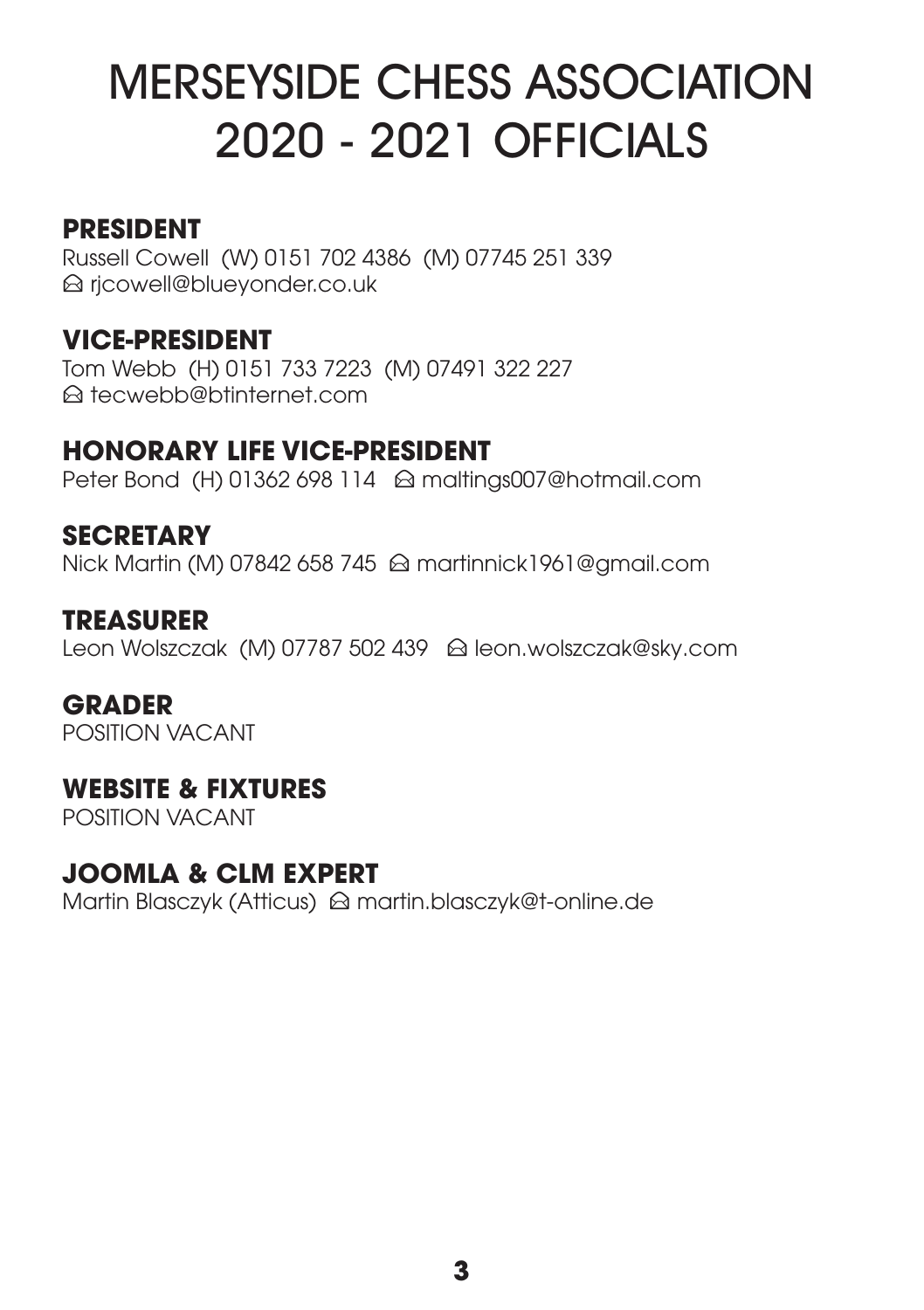# OFFICIALS continued

#### **TOURNAMENT CONTROLLER**

Dr Will Cook (Aigburth) (H) 0151 424 4612 A will@wcook.co.uk

#### **ECF DELEGATE**

Gareth Ellis (St Helens) (M) 07927 455 684 a widnes.chess@gmail.com

#### **NCCU DELEGATE**

Nick Martin (M) 07842 658 745 a martinnick1961@gmail.com

#### **JUNIOR ORGANISER**

Jim Gallagher (M) 07789 924 983 @ james.gallagher014@btinternet.com

#### **CHILD PROTECTION OFFICER**

Kevin Sartain (Prescot) (M) 07762 200 938 @ tranrovers@aol.com

#### **COMMITTEE MEMBERS**

Graham Heath (Wallasey) (H) 0151 677 3391 @ letitbe9@btinternet.com Luke Boumphrey (Atticus) (M) 07842 088 401 E luke\_boumphrey@yahoo.co.uk

Mike Clarke (Liverpool) (M) 07921 912 637 E club.mike@hotmail.co.uk

Bart McHugh (Skem) (M) 07952 952 975 & Bart.mchugh@yahoo.co.uk

Alan Kelly (Wallasey) (M) 07495 121 433 @ alankelly4760@gmail.com

Gareth Ellis (M) 07927 455 684 a widnes.chess@gmail.com

Dave Pearcey (Aigburth) (H) 0151 427 2828 a dfpearcey@aol.com

#### **HANDBOOK**

Steve Lee (H) 0151 608 3286 (M) 07554 668 277 E stejlee@icloud.com & steve@synergy4print.com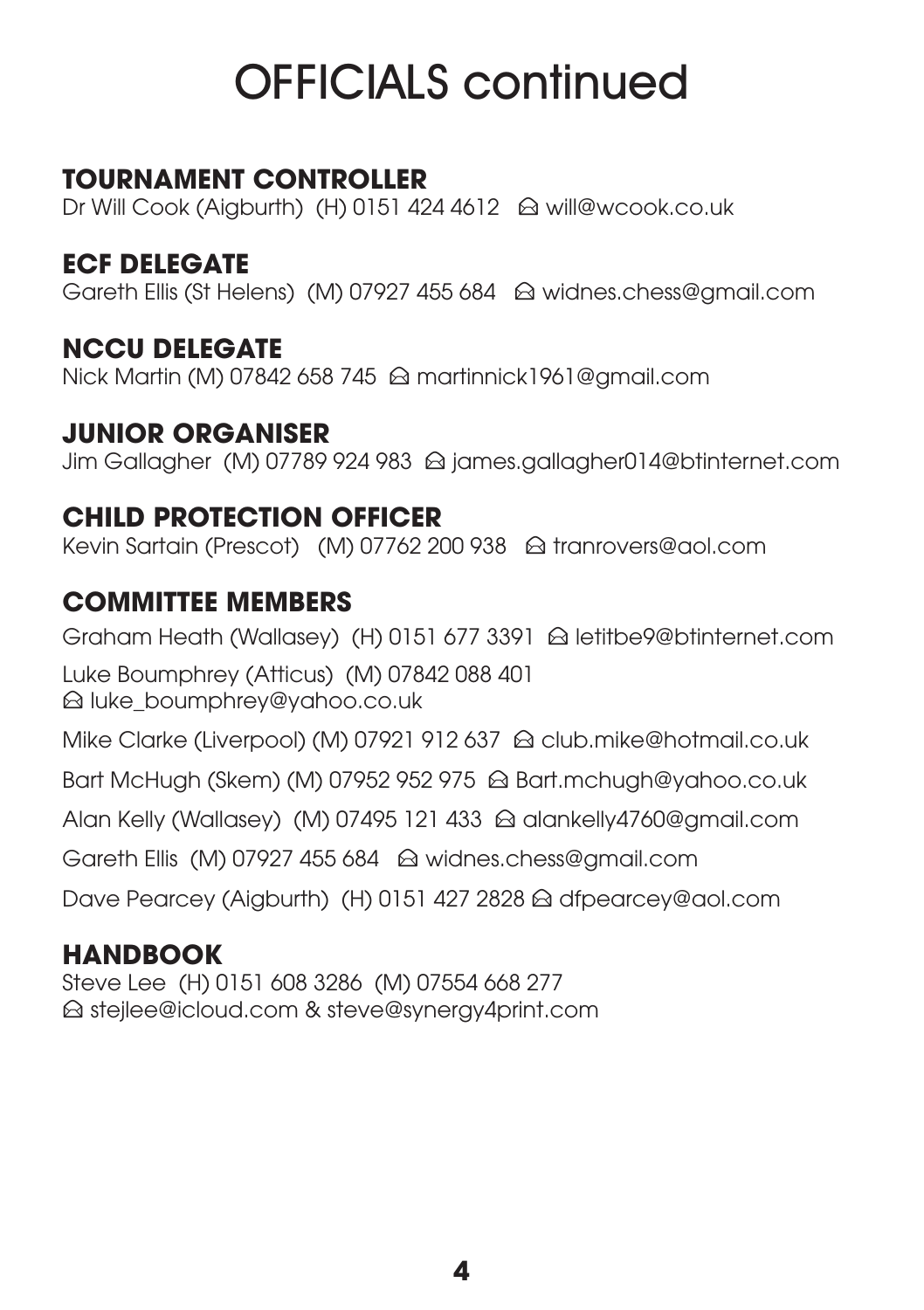# LEAGUE CONTROLLERS

#### **DIVISION ONE**

Dave Whitby (H) 0151 474 2186 (M) 07798 912 993 E dave.whitby@merseysidechess.org.uk

#### **DIVISION TWO**

Leon Wolszczak (M) 07787 502 439 E leon.wolszczak@sky.com

#### **DIVISION THREE**

Tom Webb (H) 0151 733 7223 (M) 07491 322 227 △ tecwebb@btinternet.com

#### **DIVISION FOUR**

Russell Cowell. (H) 0151 546 6226 (W) 0151 702 4386 (M) 07745 251 339 E rjcowell@blueyonder.co.uk

#### **6000 LEAGUE**

Luke Boumphrey (M) 07842 088 401 a luke\_boumphrey@yahoo.co.uk

#### **7200 LEAGUE**

Dave Whitby (As above)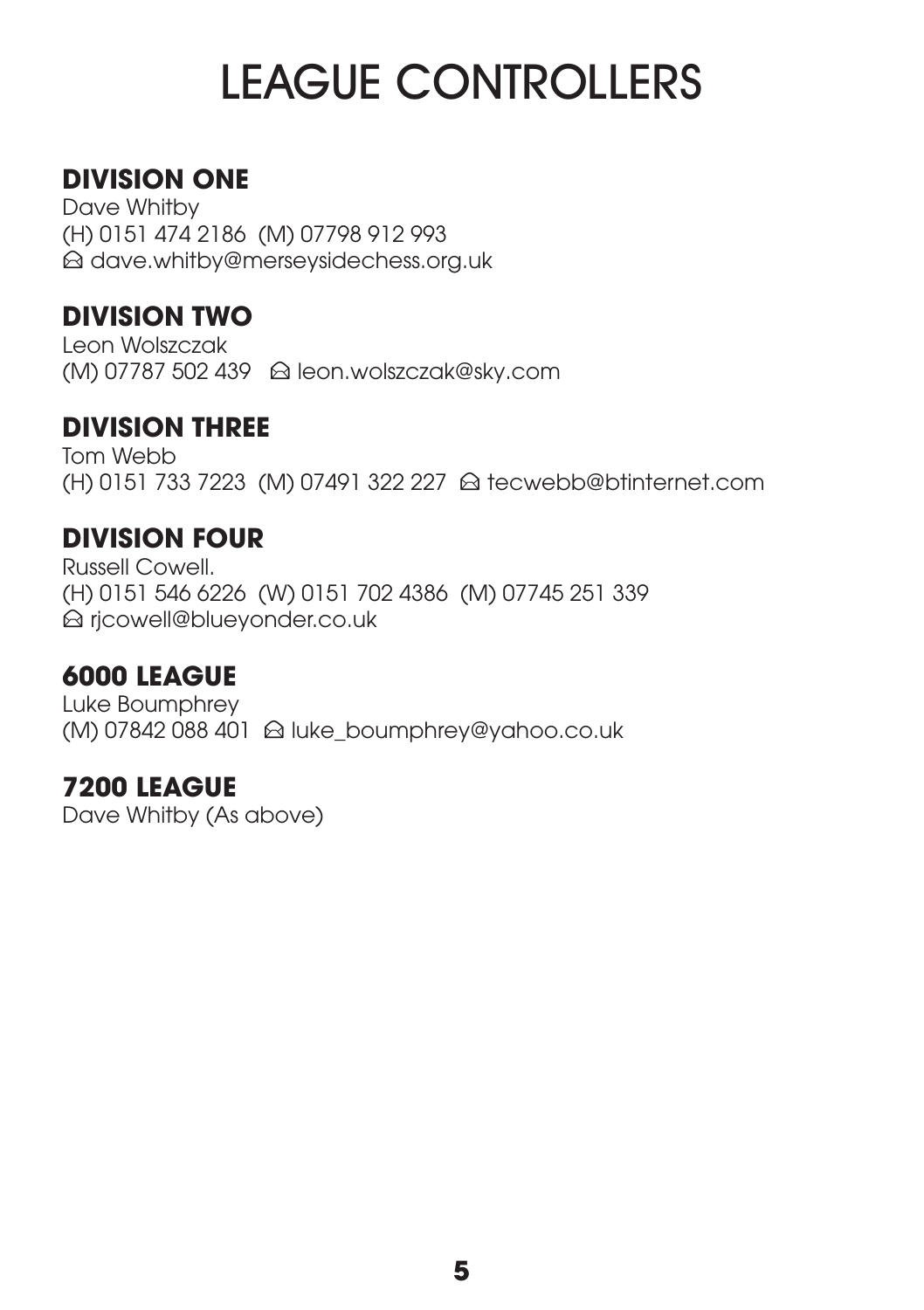## AIGBURTH CHESS CLUB

**Club Address:** Aigburth Cricket and Bowls Club (next to St Michaels Station), Southwood Road, St Michaels, L17 7BQ **Club Telephone:** 0151 727 1665 **Website:** www.aigburthchessclub.webnode.com **Club Night:** Wednesday - Match Start Time: 7:30pm

#### **Secretary:**

Dr. Will Cook (H) 0151 424 4612 & will@wcook.co.uk

#### **1st Team Captain & John Ripley Captain:**

Steve Lee (M) 07554 668 277 E stejlee@icloud.com & steve@synergy4print.com

#### **2nd Team Captain:**

Sean Kane (H) 0151 475 0221 a seankanelfc@hotmail.com

#### **3rd Team Captain:**

Paul Capstick (H) 0151 427 7706 a capstick@blueyonder.co.uk

#### **7200 League Captain:**

Brendan Kane (H) 0151 475 0221 a saoranach@live.co.uk

#### **6000 League Captain & Knotty Ash Cup Captain:**

Alistair Bond (M) 07840 899 453  $\,\odot$  a\_bond86@hotmail.com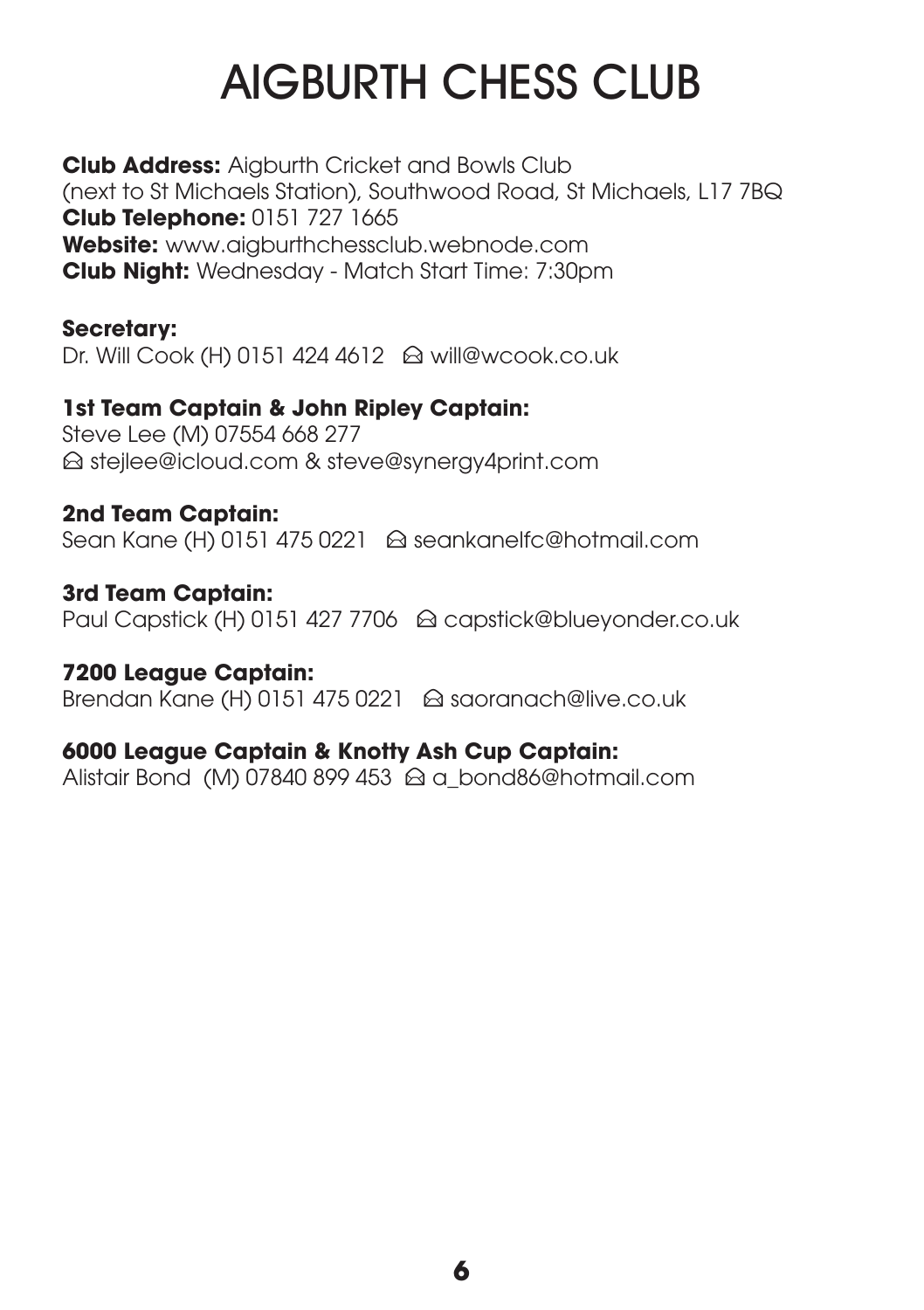# ATTICUS CHESS CLUB

**Club Address:** Cross Keys Pub, Earle Street, Liverpool, L3 9NS **Club Telephone:** 0151 236 3715 **Website:** atticus.merseysidechess.org.uk **Club Night:** Monday & Wednesday - Match Start Time: 7:30pm **Disabled Access:** Limited - main venue upstairs but may be able to play downstairs. U-18 Welcome. **Parking:** 4 local car parks

**Chairman:**

John Redmond (M) 07476 371 229 & redmond@liv.ac.uk

**Secretary & ECF Registration Officer:**  Steve Kee (M) 07876 317 871 A stephen.kee100@gmail.com

**Treasurer:** 

Chris Wentworth (H) 0151 608 1677 E chris.wentworth@btinternet.com

#### **Publicity Officer:**

Sanjoy Banerjee (M) 07491 322227 A littlechime@hotmail.com

#### **Designated Club Coach:**

Luke Boumphrey (M) 07842 088 401 @ luke\_boumphrey@yahoo.co.uk

#### **1st Team Captain:**

Nick Martin (M) 07842 658 745 a martinnick1961@gmail.com

#### **2nd Team Captain:**

Steve Burge (M) 07790 302 666 & timelords@hotmail.co.uk

#### **3rd Team Captain:**

Tom Webb (H) 0151 733 7223 (M) 07491 322 227 E tecwebb@btinternet.com

#### **4th Team Captain:**

Chris Wentworth (H) 0151 608 1677 a chris.wentworth@btinternet.com

**John Ripley Captain - Atticus 1: Nick Martin (As above)** 

**John Ripley Captain - Atticus 2:** Steve Kee (As above)

**Knotty Ash Captain:**  Tom Webb (M) 07587 150 570 & tecwebb@btinternet.com

**7200 League Team Captain:** Steve Burge (See above)

#### **6000 League Captain:**

Tom Webb (H) 0151 733 7223 (M) 07491 322 227 E tecwebb@btinternet.com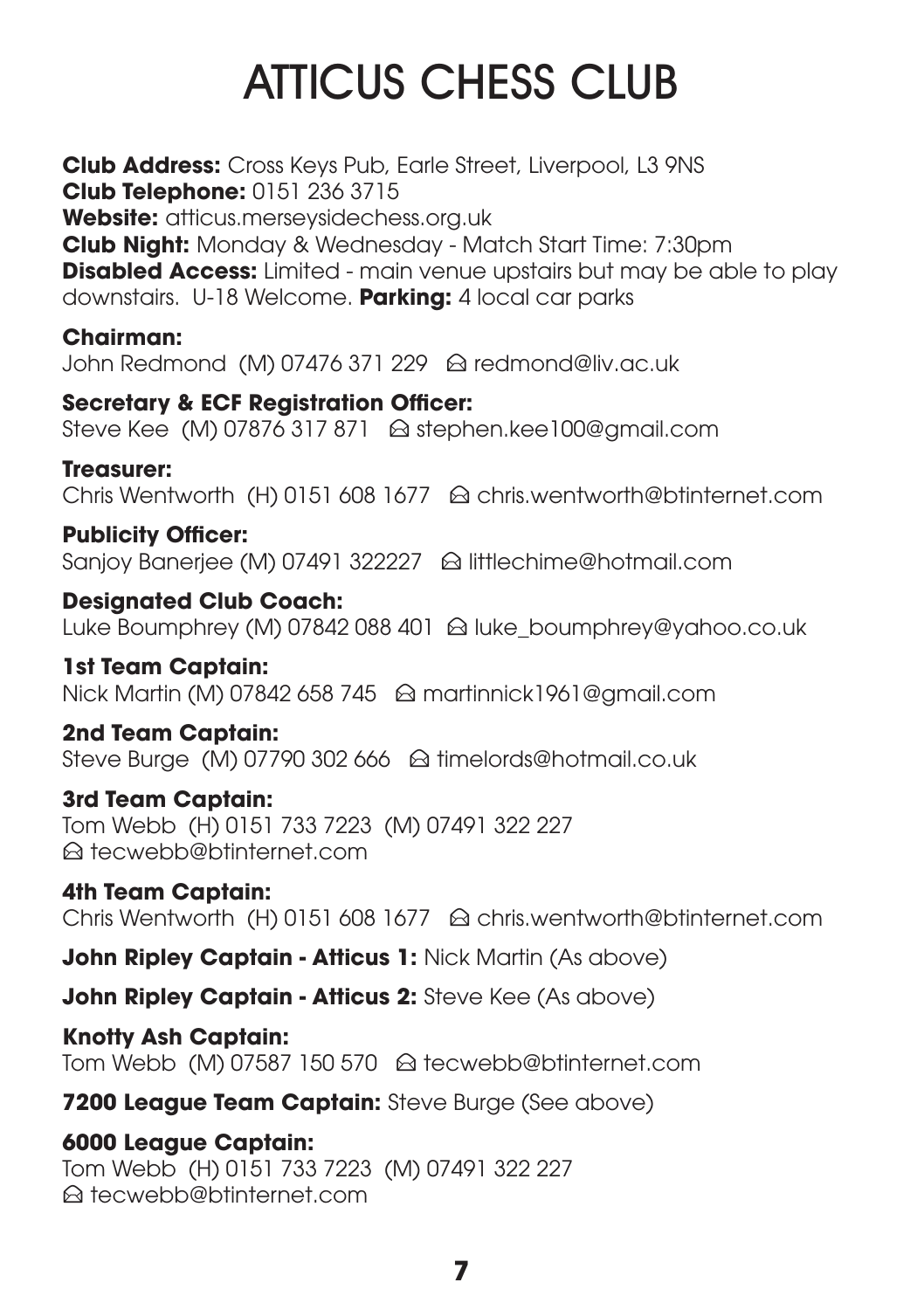# FORMBY CHESS CLUB

**Club Address:** Ravenmeols Community Centre, 225 Park Road, Formby, L37 6EW **Club Night:** Tuesday - Match Start Time: 7.30 pm **Disabled Access:** Yes. U18 welcome

#### **Secretary**

Mike Barrett (H) 01704 877 854 (M) 07806 778 788 E mikedbarrett@hotmail.co.uk

#### **1st Team Captain and John Ripley** Mike Barrett (as above)

**2nd Team Captain**  Paul Sutton (M) 07775 878 105 a suttypaul@amail.com

#### **7200 League Captain**

Mike Barrett (as above)

**6000 League Captain**  Rob Haseman (H) 01704 871 996 (M) 07864 391 982 E robhaseman@hotmail.co.uk

#### **Knotty Ash Captain**

Rob Haseman (as above)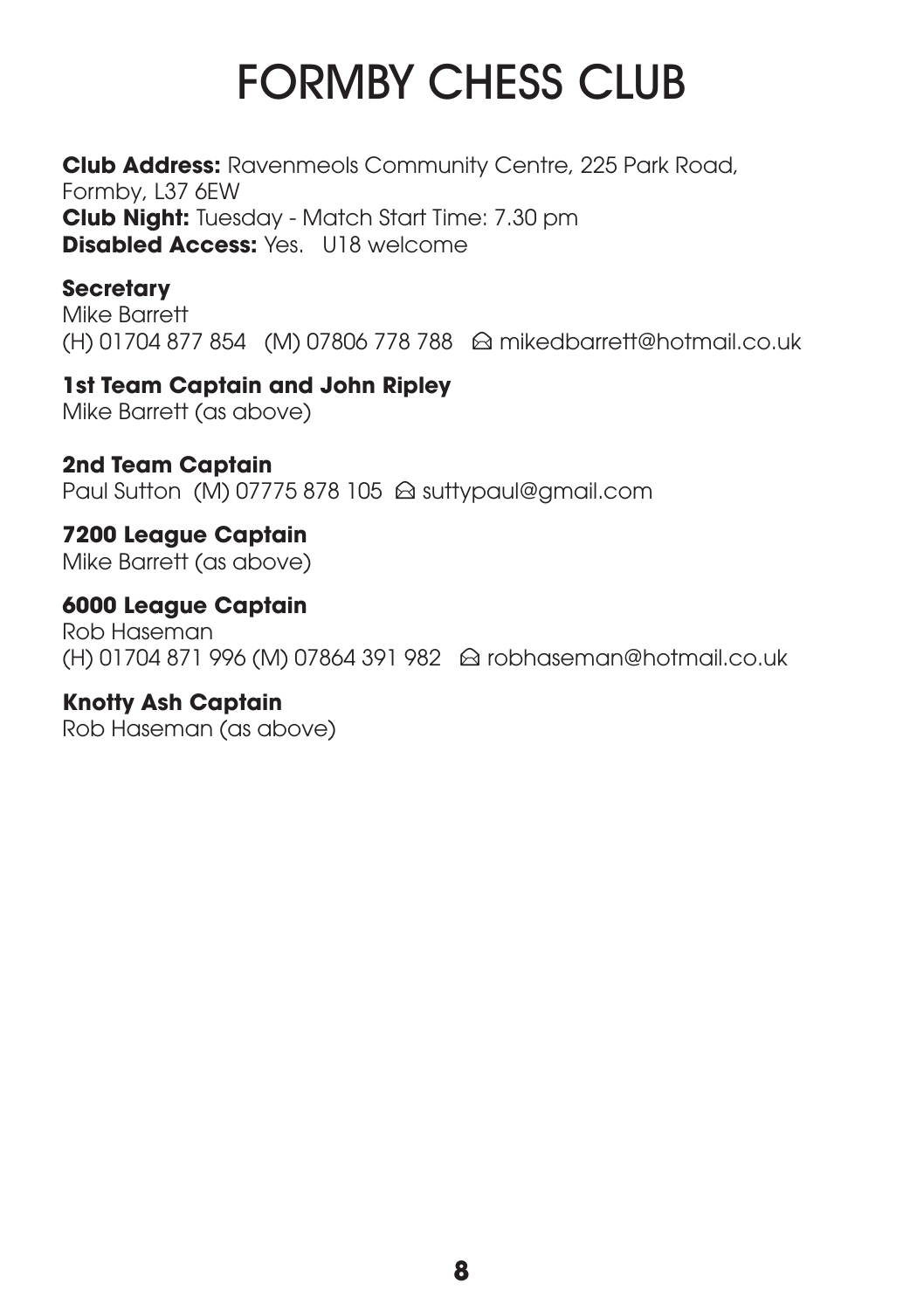# **HOYLAKE/GREAT MEOLS CHESS CLUB**

**Club Address:** The Great Meols Club, Lower Green, School Lane, Meols, Wirral. CH47 6AE. **Club Telephone:** See Secretary **Club Night:** Tuesday (adult) or Thursday (Juniors) **Match Start Time:** Clocks will be started at 7.30pm (7.00pm for juniors) **Disabled Access: Yes. U18 welcome** 

#### **President:**

Mike Stoddart (H) 0151 625 8939 (M) 07710 764 966 E mike.stoddart@live.co.uk

**Treasurer:** 

Mike Stoddart (As above)

**Secretary:** Mike Stone (H) 0151 632 4969 (M) 07711 511 608 @ mike.stone@talk21com

#### **1st Team Captain and John Ripley Captain:**

Mike Stone (As above)

#### **2nd Team, 7200 League and Knotty Ash Cup Captain:**

Mike Stoddart (As above)

#### **6000 League and Junior Team Captain:**

Matthew Battersby (H) 0151 648 7365 (M) 07896 289 711 E matthewrbattersby@yahoo.com

#### **JUNIOR TEAMS**

The juniors will play all games at home, start time 7.00pm, but for half of their matches will be designated the away team for the allocation of colours. Time control 75 minutes for each player.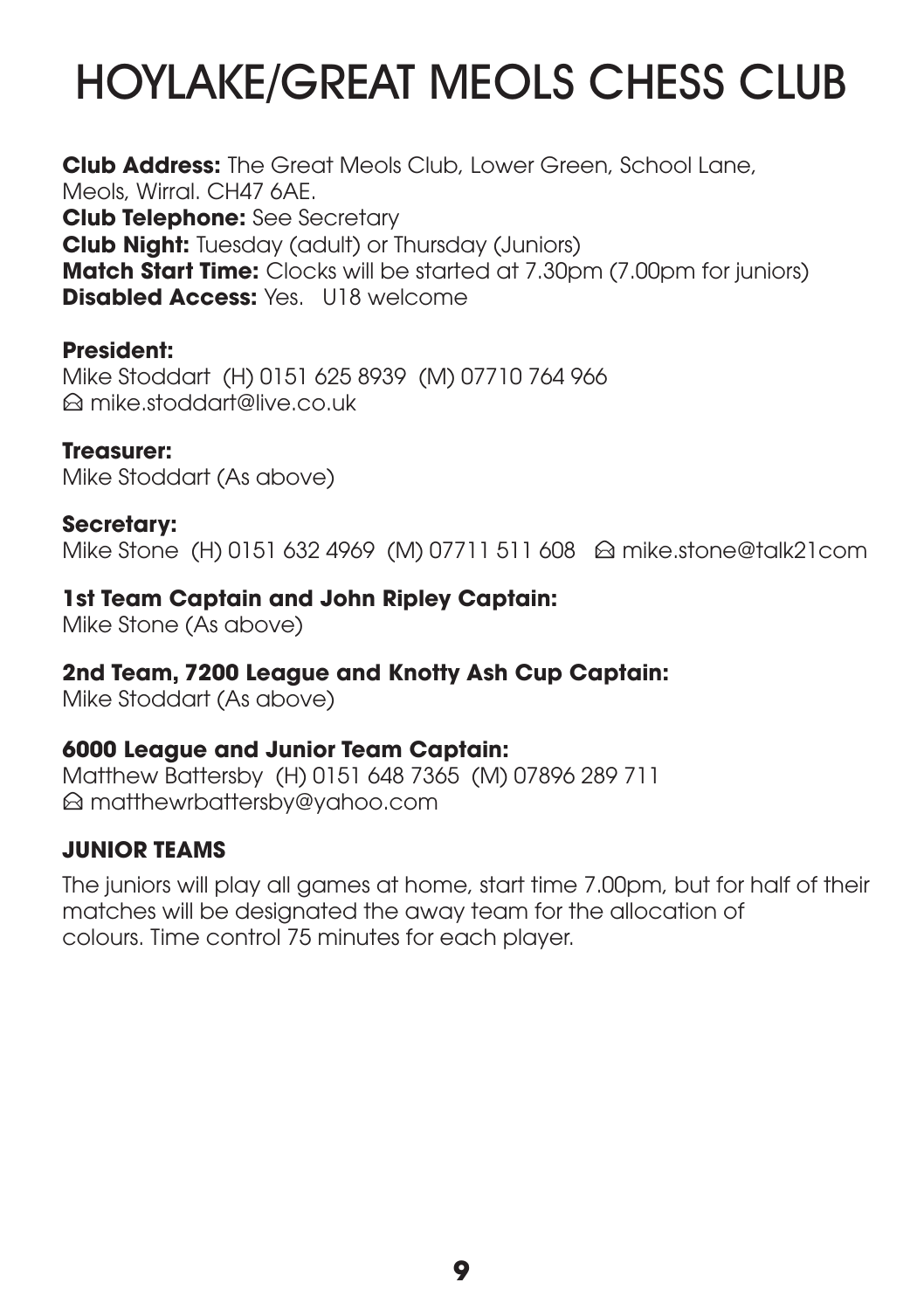# LIVERPOOL CHESS CLUB

**Club Address:** The Vines Pub, 81 Lime Street, Liverpool, L1 1JQ **Club Night:** Tuesday - Match Start Time: 7:45pm **Website:** www.liverpoolchessclub.co.uk **Disabled Access: Yes. Juniors Club: 6pm - 7.30pm** 

**President, Liverpool Juniors & KA Cup Captain:**  Jim Gallagher - 07789 924 983 - james.gallagher014@btinternet.com

**Secretary:**  Kevin Bovce (M) 07411 135 811 @ boycey@mac.com

**Treasurer:**  Jenny Long (M) 07769 319 191 E jlong1991@hotmail.co.uk

**1st Team Captain & john Ripley Captain:** Mike Clarke (M) 07921 912 637 a club.mike@hotmail.co.uk

**2nd Team:**  Jordan Lee (M) 07495 531 237 a jordanscottlee.1998@gmail.com

**3rd Team Captain:**  David Leeming (H) 0151 342 2911 (M) 07921 765 144 E david.leeming1@gmail.com

**4th Team Captain:**  Jim Gallagher (As above)

**5th Team Captain:**  Kevin Boyce (As above)

**6th Team Captain:**  Mike O'Halloran (M) 07813 973 519 & mikeo@taylorestates.com

**Knotty Ash:**  Peter Mellor (M) 07704 708 997 & petemellor94@hotmail.co.uk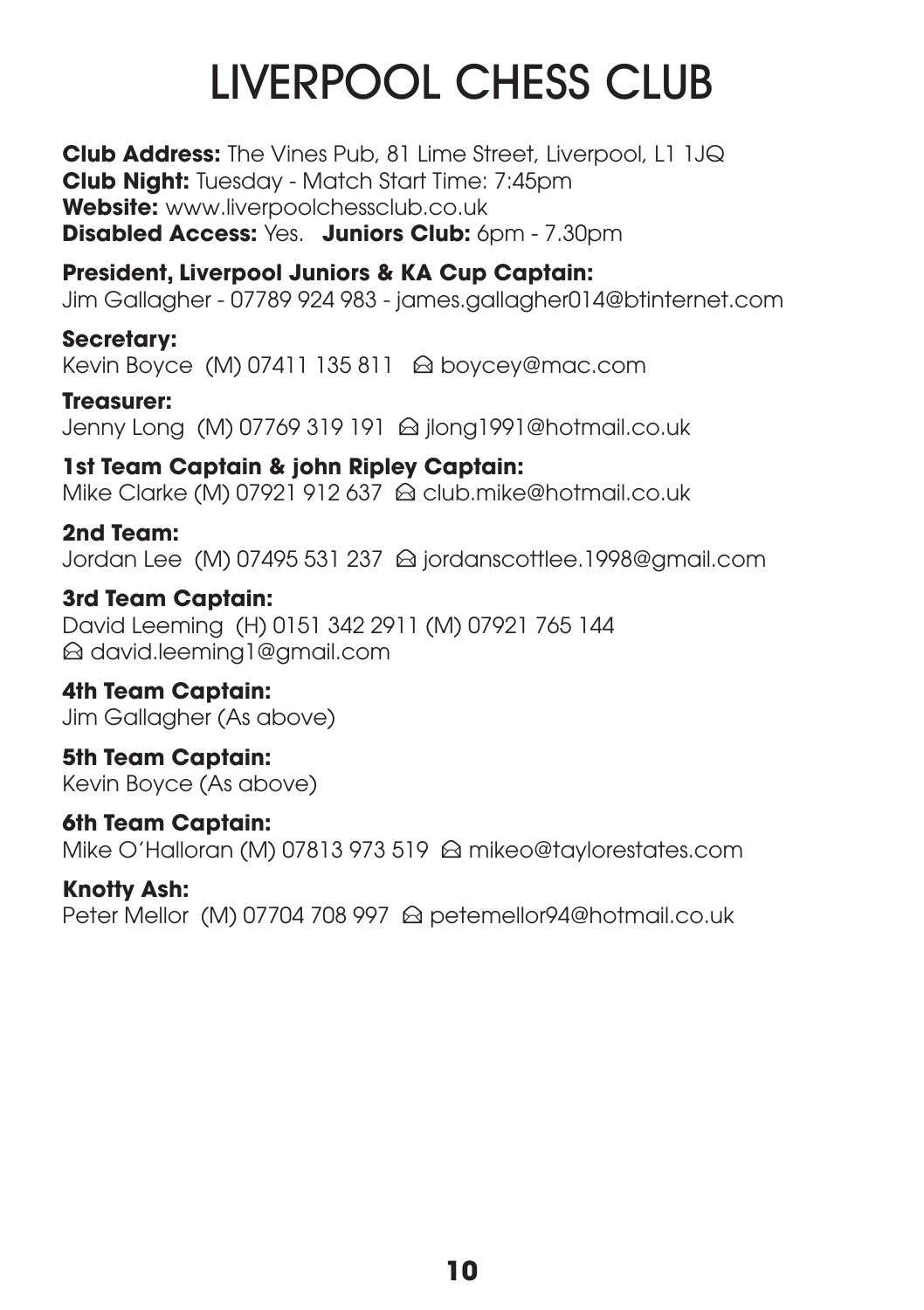# PRESCOT & KNOTTY ASH CHESS CLUB

**Club Address:** Alder Social Club, Alder Road, Liverpool, L12 2BA **Website:** https://prescot.merseysidechess.org.uk/ **Club Night:** Tuesday & Thursday - Match Start Time: 7:45pm. MCA matches played on Tuesdays. **Disabled Access:** Yes. U18 welcome

**1st Team Captain and John Ripley Captain:**  Mike O'Mahony (M) 07795 674 079 @ doreenomahony13@gmail.com

**7200 League Captain:**  Kevin Sartain (M) 07762 200 938 & tranrovers@aol.com

**Knotty Ash and 6000 League Captain:**  Bob Amos (M) 07876 423 255 @ robertamosó118@hotmail.co.uk

### SKELMERSDALE CHESS CLUB

**Club Address:** Wardens Club, 244 Blaguegate Lane, Lathom, WN8 8TX *If the car park is full use car park opposite (Hooters Car Wash).* **Website:** www.skelmersdalechess.org.uk **Club Night:** Monday - Match Start Time: 7.45pm **Disabled Access:** Yes. U18 welcome

**Secretary:**  John Reid (H) 01257 462 822 E jreid2822@gmail.com

**1st Team Captain:** Russell Cowell (M) 07745 251 339 & rjcowell@blueyonder.co.uk

**2nd Team Captain:** Bart McHugh (M) 07952 952 975 @ bart.mchugh@yahoo.co.uk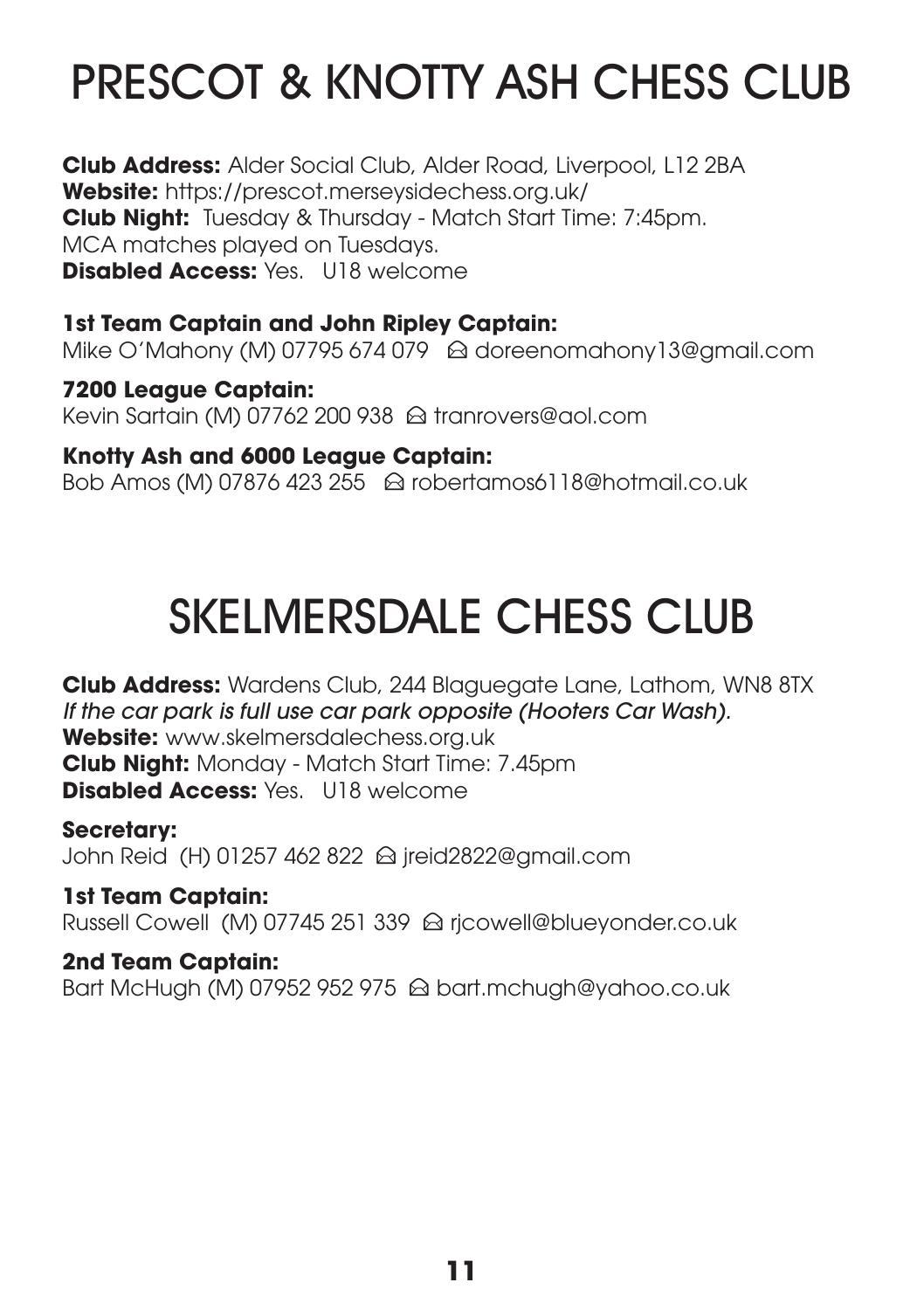# SOUTHPORT CHESS CLUB

**Club Address:** The Central Club (formerly The Conservative Club) 20-22 Bath Street, Southport, PR9 ODA Tel 01704 537 428 Free parking on side streets after 6 pm. Parking on front is for members only **Club Night:** Tuesday - Match Start Time: 7.30pm **Website:** http://www.southport-chessclub.co.uk **Disabled Access:** Via rear door in Stanley Street. Arrange by phone above U18 welcome

**Secretary: Barry Pursall** (H) 01704 225 309 (M) 07594 451 855 E barrypursall1@gmail.com

1st Team **Captain:** Phil Ramsey (H) 01704 501 131 (M) 07702 519 974 E philip.ramsey5@gmail.com

**7200 League & Knotty Ash Captain:** Peter Jenner (M) 07752 595 060 E psjenner@aol.com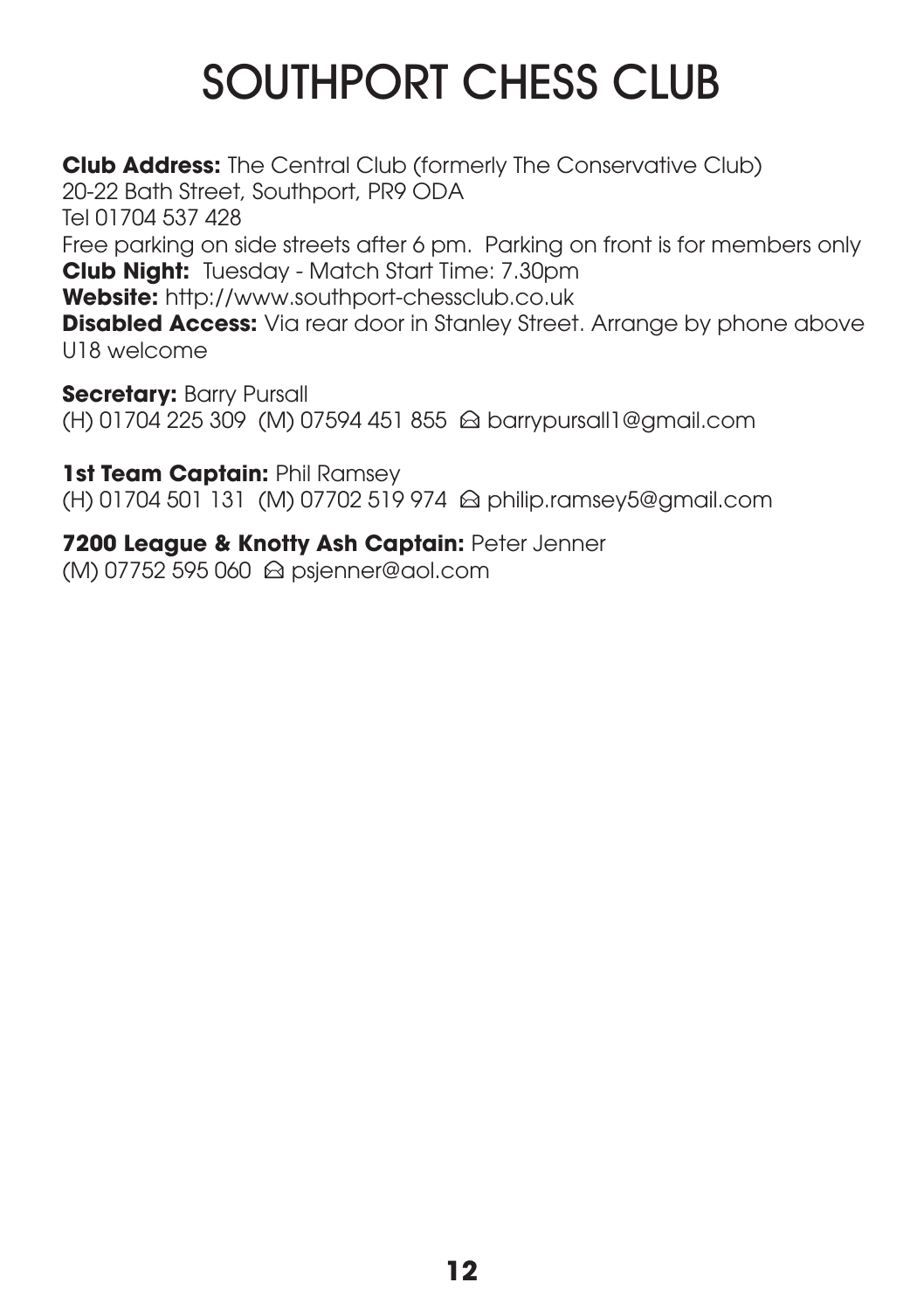## WALLASEY CHESS CLUB

**Club Address:** Wallasey Central Conservative Club, 90 Manor Road, Wallasey, CH44 1BZ **Disabled Access:** No. U18 welcome **Club Nights:** Monday and Thursday (Merseyside League Matches) **Match Start Time:** 7:30pm

**Secretary:** Leon Wolszczak  $(M)$  07787 502 439  $\,\Omega$  leon.wolszczak@sky.com

1st Team Capt & John Ripley: Leon Wolszczak as above

**2nd Team Captain:** Dave Barnes (H) 0151 677 5208 E dave\_j\_barnes@yahoo.com

3rd Team Captains: Duncan Rennie (M) 07891 877 327 E amandrennie@outlook.com

4th Team Captain: Allan Clarke (M) 07891 731 414 a allan.tc@talktalk.net

**Knotty Ash Captain:** Ron Champion (H) 0151 200 0681 (M) 07702 245 548 E ronaldjchampion@aol.co.uk

# WATERLOO CHESS CLUB

**Club Address:** Ferndale Lodge, 15 Crosby Road North, Waterloo, L22 0LD. Tel: 0151 281 2463 **Club Night:** Monday - Match Start Time: 7:45pm Limited Disabled Access (One Step) U-18 Welcome

#### **Secretary:**

Graeme Solomon, 40 Riverslea Road, Blundellsands, Crosby, L23 6SZ. (H) 0151 924 5599 (M) 07450 700 396 E graemesolomon@blueyonder.co.uk

**League Team Captain and John Ripley Captain:**  Colin Horton (M) 07914 019 554 E colhorto@gmail.com

**7200 League Captain:**  Brian Butterworth (M) 07940 510 906 & bbuttyone@aol.com

**6000 League Captain Knotty Ash Captain:**  Luke Scaife 07825 811 259 E lukescaife@hotmail.com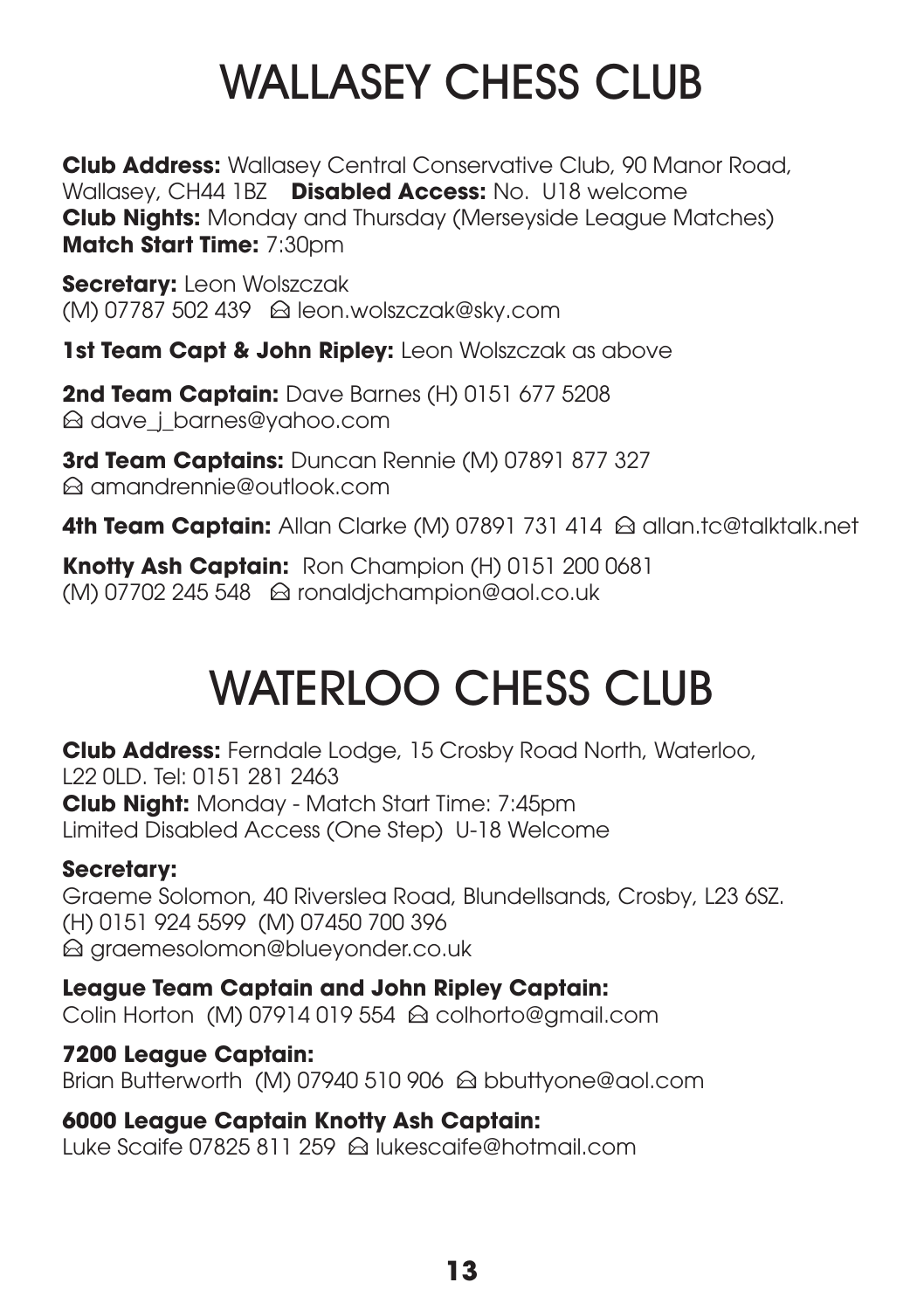#### **OCTOBER 2021**

- 04 Atticus 1 v Atticus 2
- 05 Hoylake 1 v Waterloo
- 05 Liverpool 1 v Wallasey 1
- 18 Waterloo v Liverpool 1
- 20 Aigburth 1 v Hoylake 1
- 21 Wallasey 1 v Atticus 1

#### **NOVEMBER 2021**

- 01 Atticus 1 v Waterloo
- 01 Atticus 2 v Wallasey 1
- 02 Liverpool 1 v Aigburth 1
- 15 Waterloo v Atticus 2
- 16 Hoylake 1 v Liverpool 1
- 17 Aigburth 1 v Atticus 1
- 23 Hoylake 1 v Atticus 2
- 29 Atticus 1 v Hoylake 1
- 29 Atticus 2 v Aigburth 1

#### **DECEMBER 2021**

- 02 Wallasey 1 v Waterloo
- 14 Liverpool 1 v Atticus 1
- 15 Aigburth 1 v Wallasev 1

#### **JANUARY 2022**

- 17 Atticus 2 v Liverpool 1
- 17 Waterloo v Aiaburth 1
- 20 Wallasey 1 v Hoylake 1
- 31 Waterloo v Hoylake 1
- 31 Atticus 2 v Atticus 1

#### **FEBRUARY 2022**

- 03 Wallasey 1 v Liverpool 1
- 15 Liverpool 1 v Waterloo
- 15 Hoylake 1 v Aiaburth 1
- 28 Waterloo v Atticus 1

#### **MARCH 2022**

- 02 Aigburth 1 v Liverpool 1
- 03 Wallasey 1 v Atticus 2
- 14 Atticus 2 v Waterloo
- 14 Atticus 1 v Aigburth 1
- 15 Liverpool 1 v Hoylake 1
- 28 Waterloo v Wallasey 1
- 29 Hoylake 1 v Atticus 1
- 30 Aigburth 1 v Atticus 2

- 11 Atticus 1 v Liverpool 1
- 11 Atticus 2 v Hoylake 1
- 14 Wallasey 1 v Aigburth 1<br>26 I iverpool 1 v Atticus 2
- 26 Liverpool 1 v Atticus 2<br>26 Hovlake 1 v Wallasev
- 26 Hoylake 1 v Wallasey 1<br>27 Aiaburth 1 v Waterloo
- Aigburth 1 v Waterloo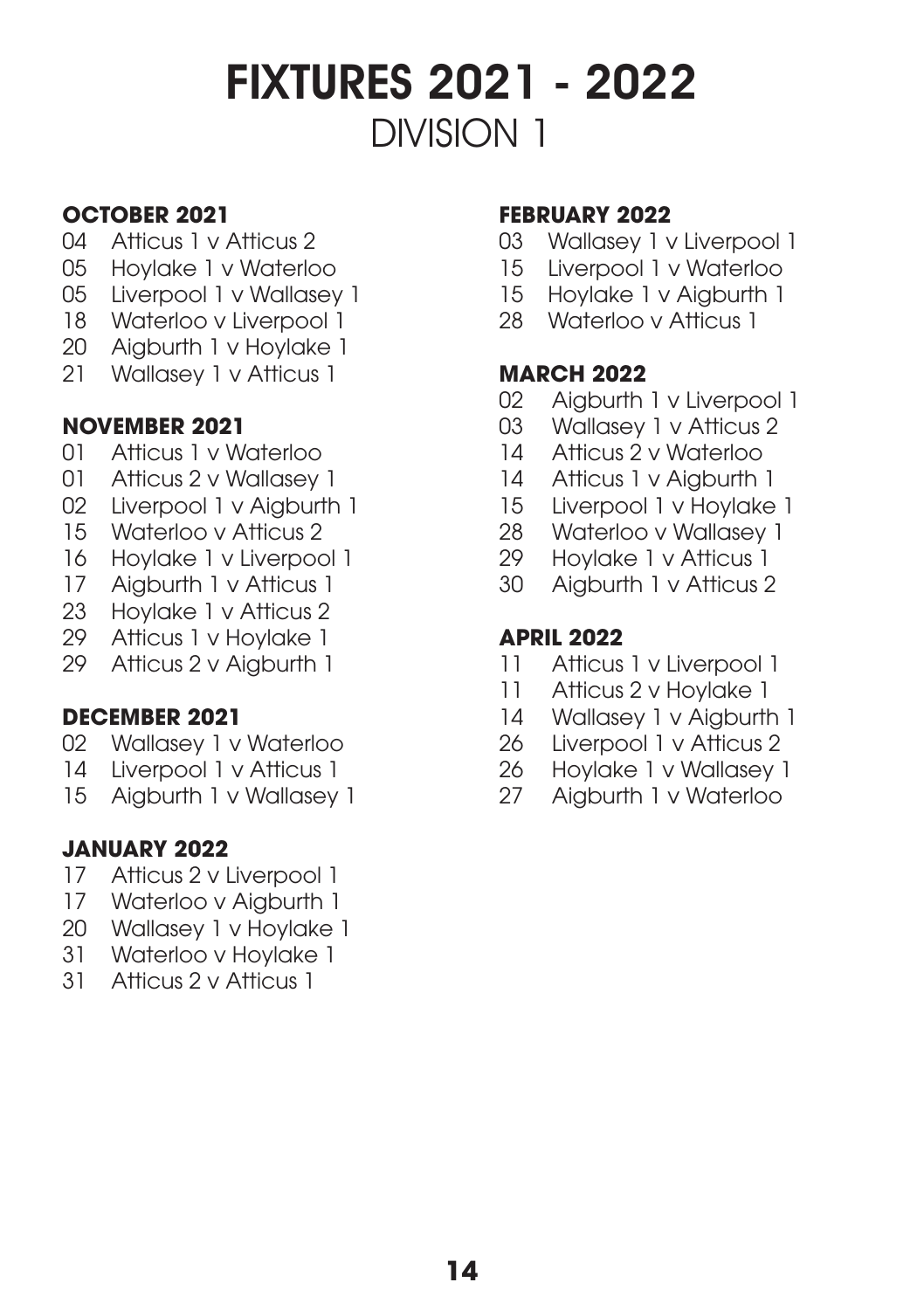#### **OCTOBER 2021**

- 13 Aigburth 2 v Liverpool 2
- 18 Atticus 3 y Southport 1
- 19 PKA 1 v Wallasey 2
- 27 Aigburth 2 v Southport 1
- 28 Wallasey 2 v Atticus 3
- 26 Liverpool 2 v PKA 1

#### **NOVEMBER 2021**

- 16 PKA 1 v Aigburth 2
- 22 Atticus 3 v Liverpool 2
- 23 Southport 1 v Wallasev 2

#### **JANUARY 2022**

- 11 Aigburth 2 v Wallasey 2
- 11 Liverpool 2 v Southport 1
- 11 PKA 1 v Atticus 3
- 24 Atticus 3 v Aigburth 2
- 27 Wallasey 2 v Liverpool 2

#### **FEBRUARY 2022**

- 01 Southport 1 v PKA 1
- 08 Liverpool 2 v Aigburth 2
- 08 Southport 1 v Atticus 3
- 10 Wallasey 2 v PKA 1
- 21 Atticus 3 v Wallasey 2
- 22 PKA 1 v Liverpool 2

#### **MARCH 2022**

- 08 Liverpool 2 v Atticus 3
- 09 Aigburth 2 v PKA 1
- 10 Wallasey 2 v Southport 1
- 29 Southport 1 v Liverpool 2

- 04 Atticus 3 v PKA 1
- 07 Wallasey 2 v Aigburth 2
- 12 Southport 1 v Aigburth 2
- 19 PKA v 1 Southport 1
- 19 Liverpool 2 v Wallasey 2<br>20 Aiaburth 2 v Atticus 3
- Aigburth 2 v Atticus 3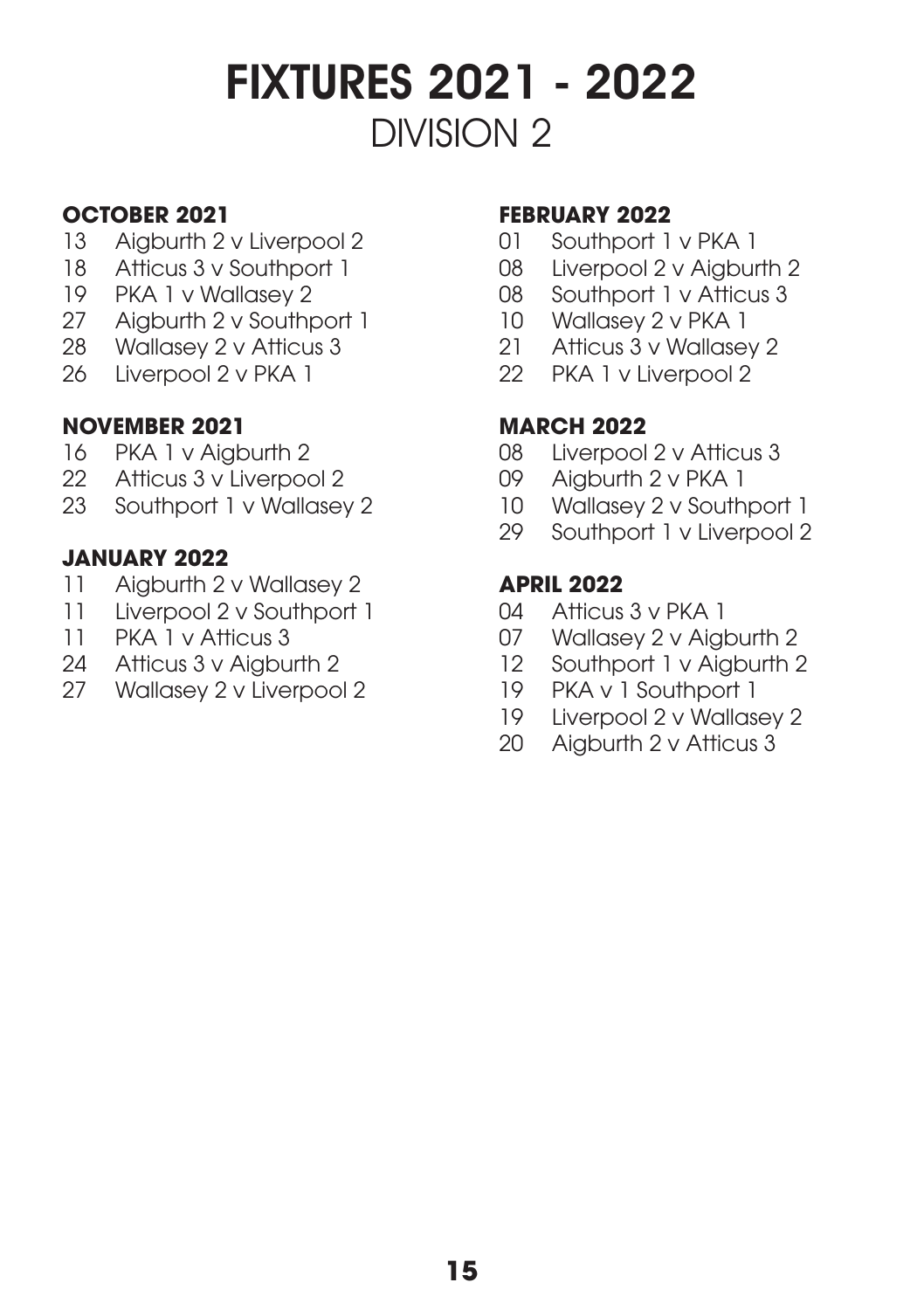#### **OCTOBER 2021**

- 04 Skelmersdale 1 v Wallasev 3
- 05 Formby 1 v Atticus 4
- 12 Liverpool 3 v Liverpool 4
- 18 Atticus 4 v Wallasey 3
- 19 Liverpool 4 v Skelmersdale 1
- 19 Formby 1 v Liverpool 3

#### **NOVEMBER 2021**

- 01 Skelmersdale 1 v Formby 1
- 02 Liverpool 3 v Atticus 4
- 04 Wallasey 3 v Liverpool 4
- 30 Formby 1 v Wallasey 3
- 30 Liverpool 3 v Skelmersdale 1

#### **DECEMBER 2021**

- 13 Skelmersdale 1 v Atticus 4
- 14 Liverpool 4 v Formby 1
- 16 Wallasey 3 v Liverpool 3

#### **JANUARY 2022**

- 17 Atticus 4 v Formby 1
- 18 Liverpool 4 v Liverpool 3
- 20 Wallasey 3 v Skelmersdale 1

#### **FEBRUARY 2022**

- 07 Atticus 4 v Liverpool 4
- 14 Skelmersdale 1 v Liverpool 4
- 15 Liverpool 3 v Formby 1
- 17 Wallasey 3 y Atticus 4
- 28 Atticus 4 v Liverpool 3

#### **MARCH 2022**

- 01 Formby 1 v Skelmersdale 1
- 01 Liverpool 4 v Wallasey 3
- 14 Skelmersdale 1 v Liverpool 3
- 15 Liverpool 4 v Atticus 4
- 17 Wallasey 3 v Formby 1

- 12 Liverpool 3 v Wallasey 3
- 12 Formby 1 v Liverpool 4
- 25 Atticus 4 v Skelmersdale 1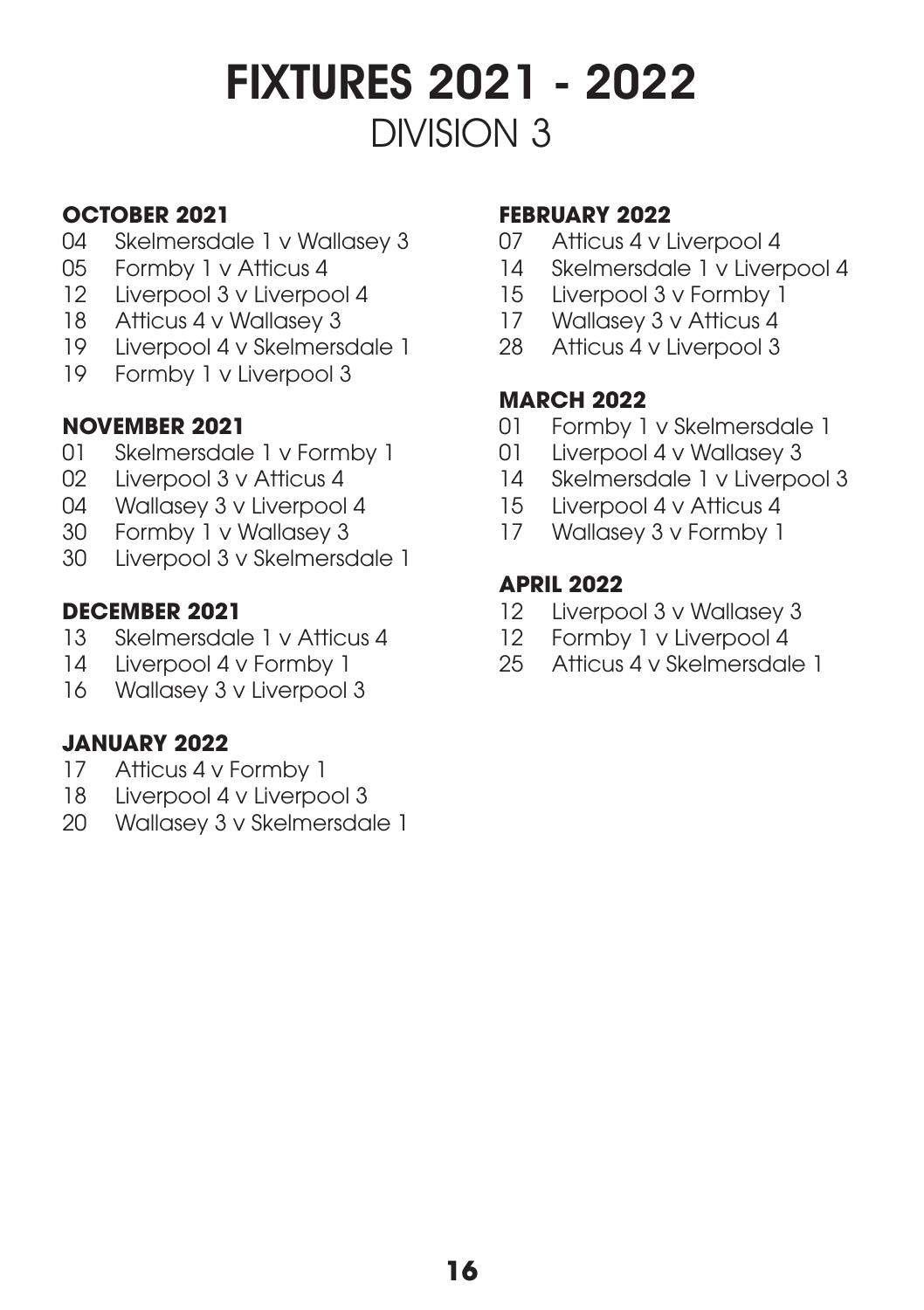#### **OCTOBER 2021**

- 11 Skelmersdale 2 v Wallasev 4
- 12 Formby 2 v Aigburth 3
- 12 Liverpool 6 v Liverpool 5
- 20 Aigburth 3 v Wallasey 4
- 26 Liverpool 5 v Skelmersdale 2
- 26 Formby 2 v Liverpool 6

#### **NOVEMBER 2021**

- 22 Skelmersdale 2 v Formby 2
- 23 Liverpool 6 v Aigburth 3
- 25 Wallasey 4 v Liverpool 5

#### **JANUARY 2022**

- 11 Formby 2 v Wallasey 4
- 11 Liverpool 6 v Skelmersdale 2<br>12 Aiaburth 3 v Liverpool 5
- Aigburth 3 v Liverpool 5
- 17 Skelmersdale 2 v Aigburth 3<br>25 Liverpool 5 v Formby 2
- Liverpool 5 v Formby 2
- 27 Wallasey 4 v Liverpool 6

#### **FEBRUARY 2022**

- 08 Liverpool 5 v Liverpool 6
- 09 Aigburth 3 v Formby 2
- 10 Wallasey 4 v Skelmersdale 2
- 21 Skelmersdale 2 v Liverpool 5
- 22 Liverpool 6 v Formby 2
- 24 Wallasey 4 y Aiaburth 3

#### **MARCH 2022**

- 02 Aigburth 3 v Liverpool 6
- 08 Formby 2 v Skelmersdale 2
- 08 Liverpool 5 v Wallasey 4

- 04 Skelmersdale 2 v Liverpool 6
- 05 Liverpool 5 v Aigburth 3
- 07 Wallasey 4 v Formby 2
- 19 Formby 2 v Liverpool 5
- 19 Liverpool 6 v Wallasey 4
- 27 Aigburth 3 v Skelmersdale 2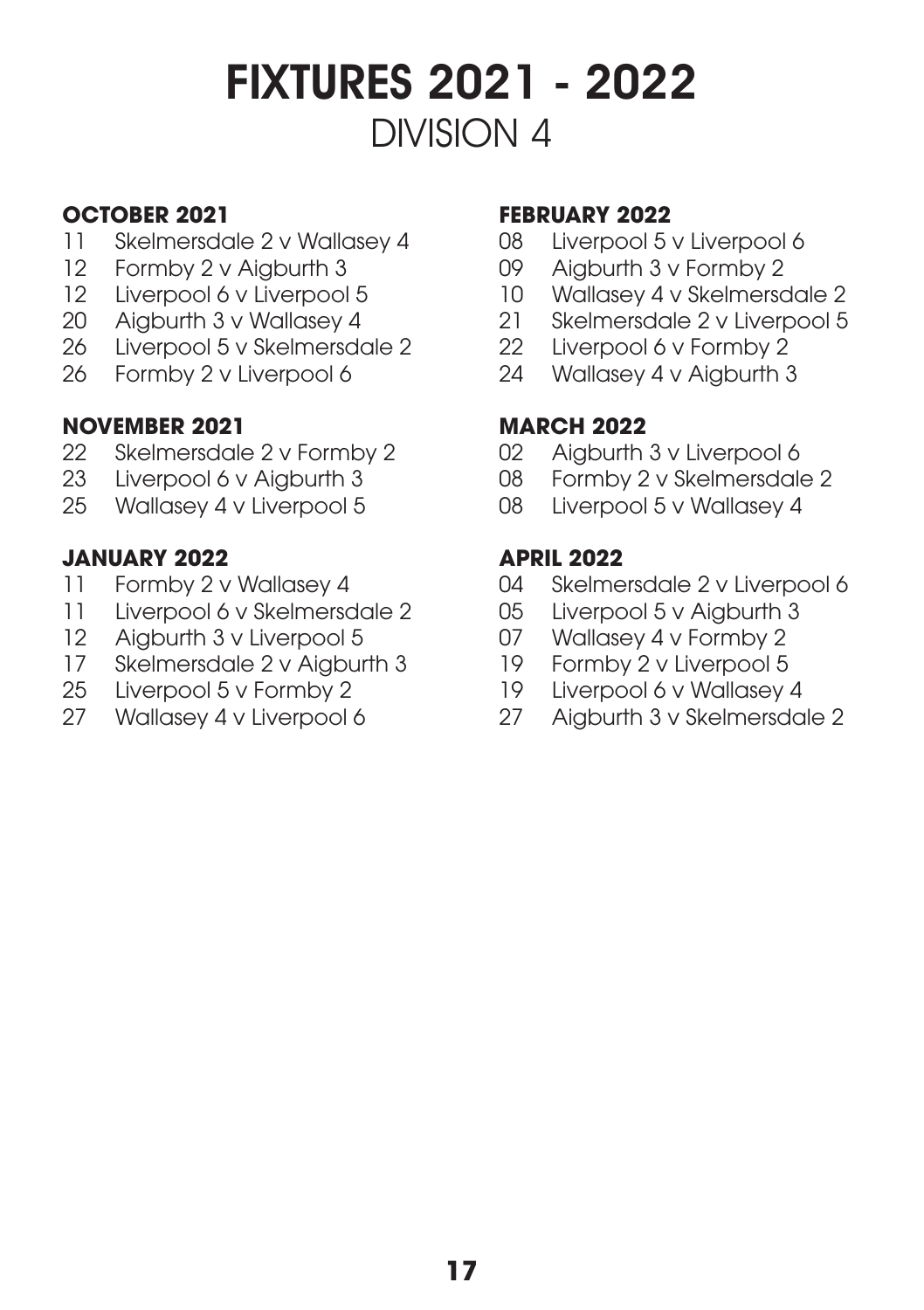### FIXTURES 2021 - 2022 7200 LEAGUE

#### **OCTOBER 2021**

- 11 Atticus v Waterloo
- 12 Hoylake v PKA
- 25 Waterloo v Formby
- 27 Aigburth v Atticus

#### **NOVEMBER 2021**

- 02 Southport v Hoylake
- 16 Formby v Southport
- 23 Formby v Aigburth
- 23 Hoylake v Waterloo
- 30 PKA v Southport

#### **JANUARY 2022**

- 24 Atticus v Formby
- 24 Waterloo v PKA
- 26 Aigburth v Hoylake

#### **FEBRUARY 2022**

- 22 Hoylake v Atticus
- 22 Southport v Waterloo

#### **MARCH 2022**

- 01 PKA v Aigburth
- 08 Formby v Hoylake
- 16 Aigburth v Southport
- 21 Atticus v PKA

#### **APRIL 2022**

- 04 Waterloo v Aiaburth
- 05 PKA v Formby
- 05 Southport v Atticus

### 6000 LEAGUE

#### **OCTOBER 2021**

- 04 Atticus v PKA
- 05 Formby v Hoylake
- 06 Aigburth v Waterloo

#### **NOVEMBER 2021**

- 01 Waterloo v Hoylake
- 02 PKA v Formby
- 03 Aigburth v Atticus

#### **JANUARY 2022**

- 10 Atticus v Waterloo
- 18 Formby v Aigburth
- 18 Hoylake v PKA

#### **FEBRUARY 2022**

- 14 Waterloo v PKA
- 14 Atticus v Formby
- 16 Aigburth v Hoylake

#### **MARCH 2022**

- 29 Formby v Waterloo
- 29 Hoylake v Atticus
- 29 PKA v Aigburth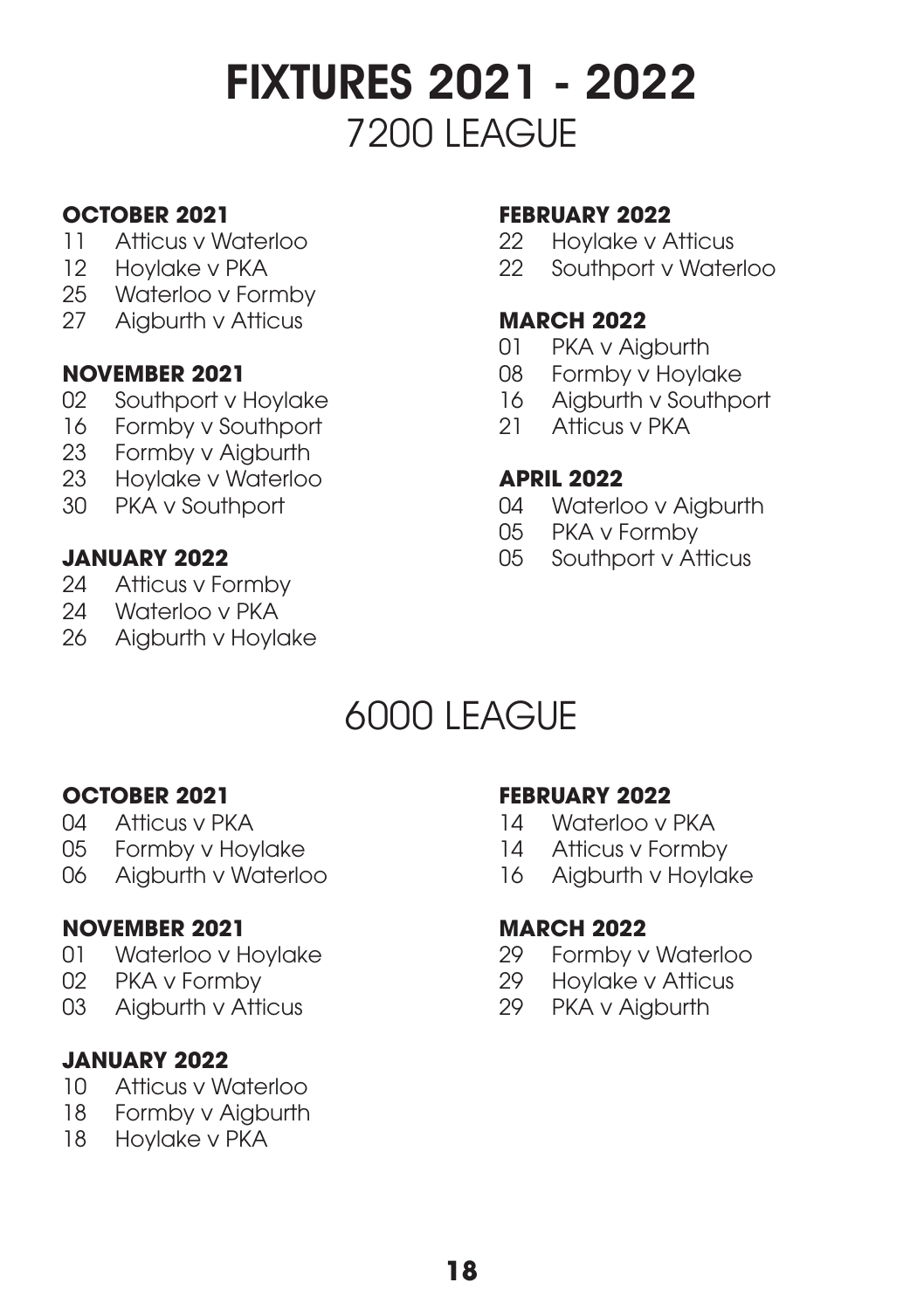# JOHN RIPLEY CUP

**First Round** - Week Commencing 27th of September 2021

Liverpool v PKA Skelmersdale v Waterloo Byes: Aigburth, Atticus 1, Atticus 2, Formby, Hoylake, Wallasey

**Second Round** - Week commencing 8th November 2021

Liverpool or PKA v Atticus 1 Atticus 2 v Skelmersdale or Waterloo Aigburth v Wallasey Hoylake v Formby

### KNOTTY ASH CUP

**First Round** - Week Commencing 27th of September 2021

Atticus v Wallasey Aigburth v Hoylake

Byes: Formby, Liverpool, PKA, Southport, Skelmersdale, Waterloo

**Second Round** - Week commencing 6th December 2021

Atticus or Wallasey v Formby Aigburth or Hoylake v Southport Waterloo v Liverpool Prescot v Skelmersdale

### FINALS NIGHT JOHN RIPLEY & KNOTTY ASH

# DETAILS TBC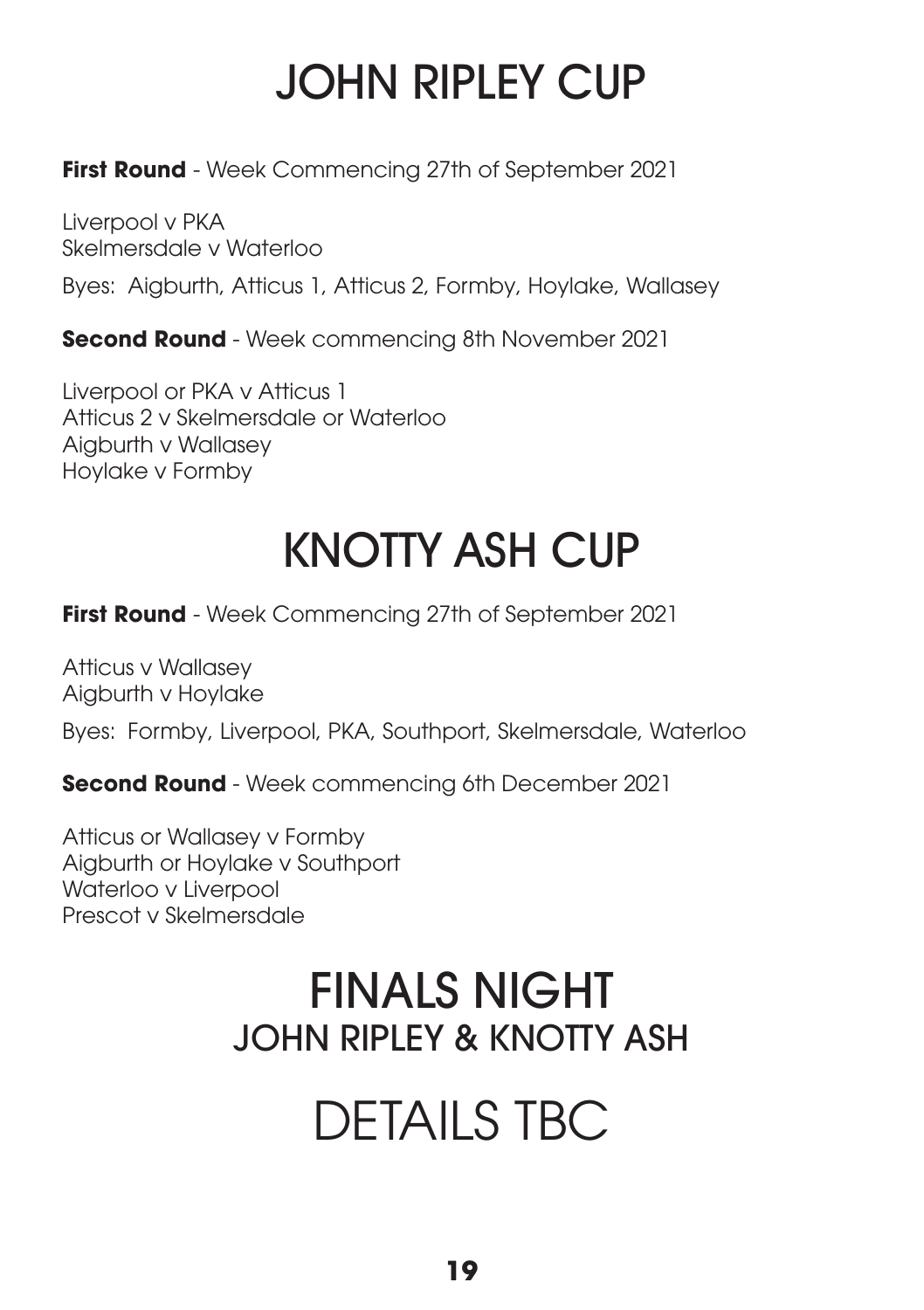### RULES GOVERNING THE MAIN LEAGUE COMPETITION

1 ARRANGEMENT OF TEAMS - The competing teams shall be arranged in divisions according to their estimated strength, or in sections according to locality or other considerations.

2 NUMBER OF TEAMS - An associated club may enter more than one team.

3 NUMBER OF PLAYERS - A team shall consist of: Seven players in Division 1; Six players in Divisions 2, 3 and 4; Five players in any lower Division unless arranged otherwise by the Executive Committee.

4 FIXTURES - In each Division, each competing team shall play two matches with every other team in that Division (home and away) unless arranged otherwise by the Executive Committee.

5 MATCH POINTS - A team winning a match shall score two points and in the event of a tie each team shall score one point.

6 DIVISION WINNERS - The team in a Division which scores more match points than any other team in that Division shall be the winner of the Division and shall be entitled to hold for twelve months the trophy allocated to that Division and to promotion. If two or more teams in a Division score the same number of match points the relative position of these teams shall be decided by the total number of games won by them in the Division, drawn games counting as half the value of won games. If there is still a tie the positions shall be decided by eliminating the game-points scored on all the bottom boards of the teams concerned and so on until a definite result is achieved. In the event of a team withdrawing from the league having played not more than 50% of its fixtures, individual players from that team will be eligible to play for other teams in that club or other clubs during the season.

7 LISTED AND INELIGIBLE PLAYERS - Where a club enters two or more teams in the Main League Competition, the following rules shall apply:

a, The Club Secretary shall, before the first league match in which the Club is concerned, send to the General Secretary a list of seven members (listed players) for each team of eight, six members for each team of seven, five members for each team of six and four members for each team of five, who will always be invited to play for that team and have indicated that they expect to be available for the majority of games. Such listed players shall be ineligible to play in any lower team of that club during the season. Listed players must have indicated that they expect to be available for the majority of league matches. If when 50% of the fixtures have been played a listed player has failed to play in at least 3 matches then the club will be expected to list an additional player unless it can convince the Controller that the player in question will complete his obligation. All listed players must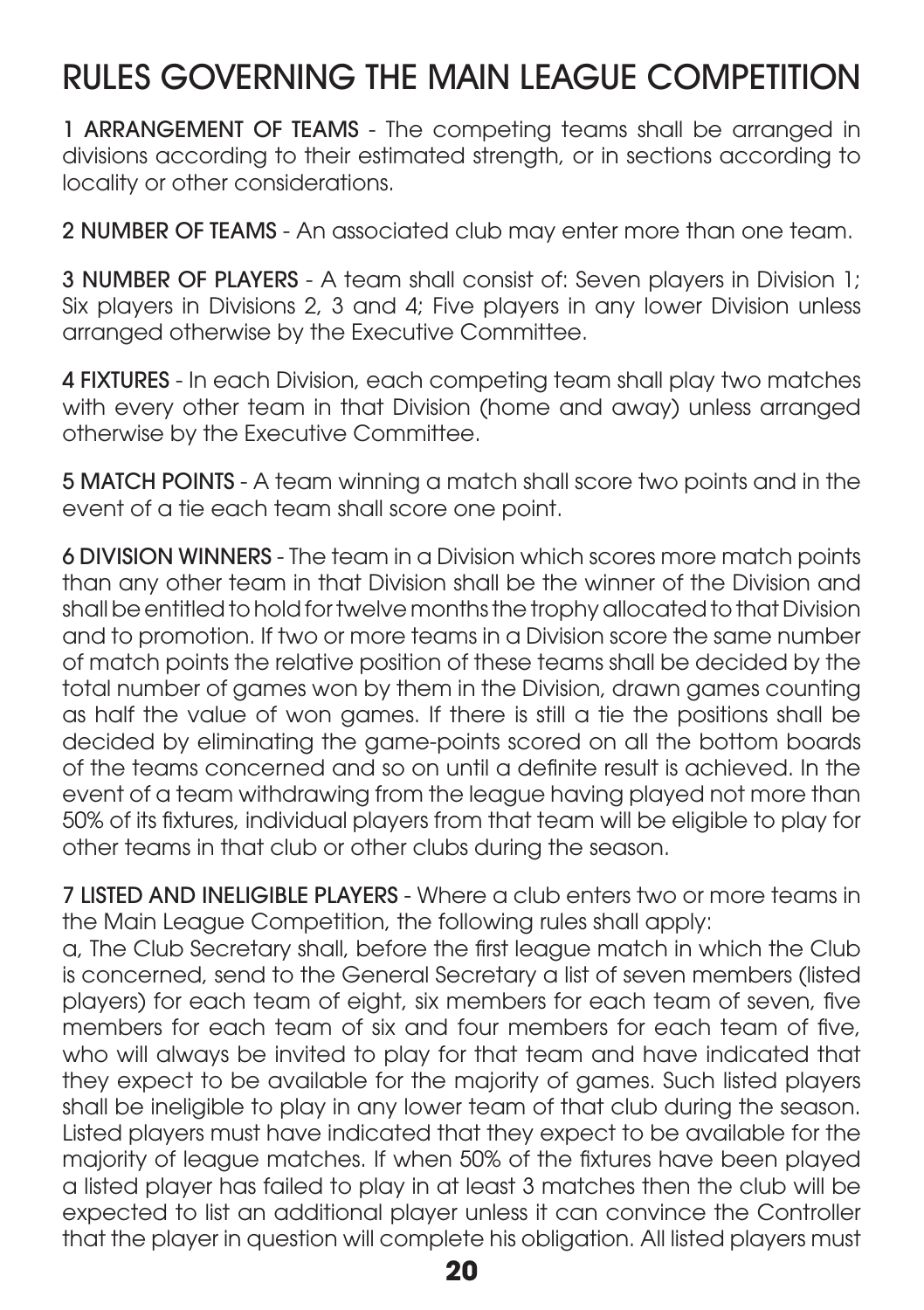be ECF Registered. Ungraded players may be listed, but an estimated grade must be provided for each ungraded player. The estimated grade must be agreed in advance with the MCA Grader. The General Secretary shall then send a copy of these listed players to each of the League Controllers. There is no need to send a list for the only or lowest team of any club.

b, If a club fails to send in a list of restricted players before the first league match then the players appearing in the first match shall be considered listed, ie the top seven boards in a first division match, etc.

c. Any College or University team shall have until 8th November to comply with (a) above otherwise rule (b) applies.

d. Where a club has two or more teams competing in the same Division, the interchanging of players between these teams shall not be permitted. This rule is suspended for teams playing in Division 5, where the normal rules relating to the interchange of players between a higher and a lower team shall apply.

e. Listed players or other players who customarily play in a lower team may play any number of games for a higher team or teams except as provided in Paragraph f, below.

f. If a player (whether listed for a lower team or not) who sometimes plays for a higher team or teams is graded higher than any of the listed players in the team for which he plays he is limited to a total of three games for these higher teams, regardless of whether the lower-graded listed players play in the same match, or not, and irrespective of board order. If he plays more, he will no longer be eligible to play for the lower team. If it is necessary to change or add a player to the listed players during the season, such that the lowest listed player now has a grade lower than the original lowest listed player, then the lower limit comes into effect for subsequent matches, but has no bearing on those played before the change was made.

8. ARRANGEMENT OF FIXTURES - The dates of fixtures in the League Competitions shall be fixed by the Fixture Secretary or such other person or officer of the Association as the Executive Committee may appoint. Each club shall have the opportunity to make representations to the appointed person to indicate unsuitable dates for fixtures through such as shift working, annual holidays, etc. As far as possible, the fixtures will give effect to such representations. The list of fixtures shall be communicated to each club not less than fourteen days before the starting date of that club's first fixture.

9 POSTPONEMENT & REARRANGEMENT OF FIXTURES - Under rule 8 clubs are asked to indicate to the fixtures secretary any dates which are unsuitable. Realising that not all arrangements can be known before the fixtures are compiled, clubs have until 15th September or 2 weeks after the fixture lists are issued (whichever is later) to request rearrangements on the basis that team members have other prior commitments. Such requests shall be granted. After this time a club may request a rearrangement but the other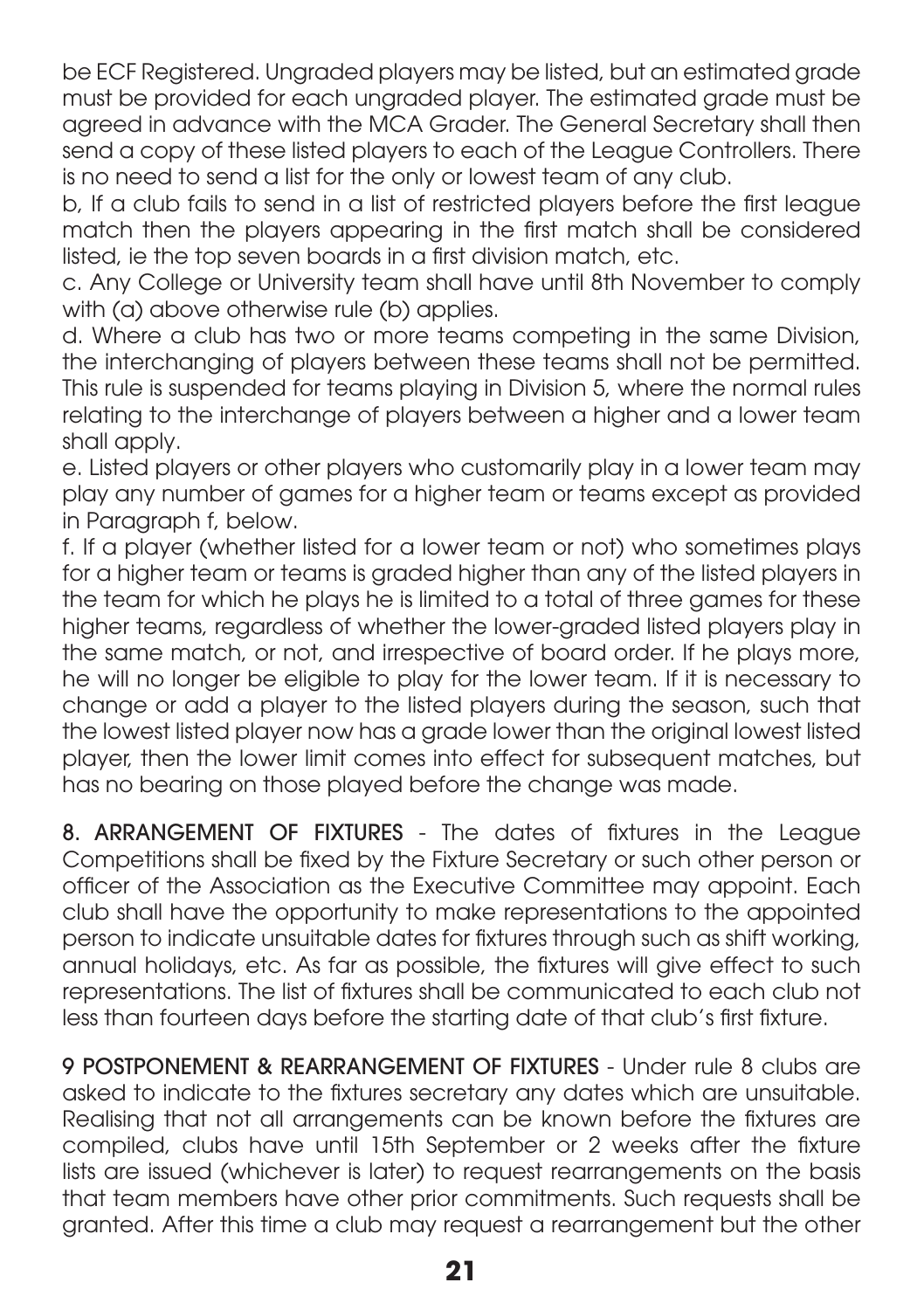club concerned has the right to decide whether the request is acceptable or not, that is both clubs must agree on the postponement. If the two clubs agree to the rearrangement, they must as soon as possible and in any case before two weeks agree a new date which is before the end of the season and notify this to the appropriate league controller as soon as possible. If the two clubs agree to the rearrangement but cannot agree a new date then the matter shall be referred to the League Controller. If the clubs do not agree to a rearrangement then the club requesting postponement must either fulfil the fixture using reserve players or default the match. If the club requesting a rearrangement defaults the match it may appeal to the Controller. If the Controller considers that the reason(s) for the request were outside the control of the team and its players and that a default would be inequitable then he may order that the match be played or give such direction as he thinks fit in the circumstances.

10 NON-OBSERVANCE OF RULES - If any club fails to play a match in accordance with these rules the matter shall be referred to the Executive Committee whose decision in the matter shall be final. If any team in any given season defaults 50% or more of their matches, all games played by that team in that season shall be declared void unless the Executive Committee decides otherwise. In the event of any fixture not being fulfilled on the due date both sides shall inform the appropriate Controller of the circumstances. If the fixture is still unfulfilled at the end of the season the Controller may at his discretion impose a penalty on either or both teams concerned. In the case of a further contravention by that club in the same season, the Controller may impose a more severe penalty or remove the offending team from the competition.

11 PLAYER OF THE YEAR - For each division of the league an award shall be made to the player of the year. The player of the year shall be the player with the greatest number of wins gained from league games played during the season. A default or forfeit win counts as a win and a draw as half a win. Where a player appears for more than one team in the same division then the player shall be considered as separate individuals for this award. The winning team must be named in a defaulted match to qualify for a point. In the event of a tie the award shall be shared.

12 DISPUTES - Any dispute under these rules shall be referred to the Executive **Committee**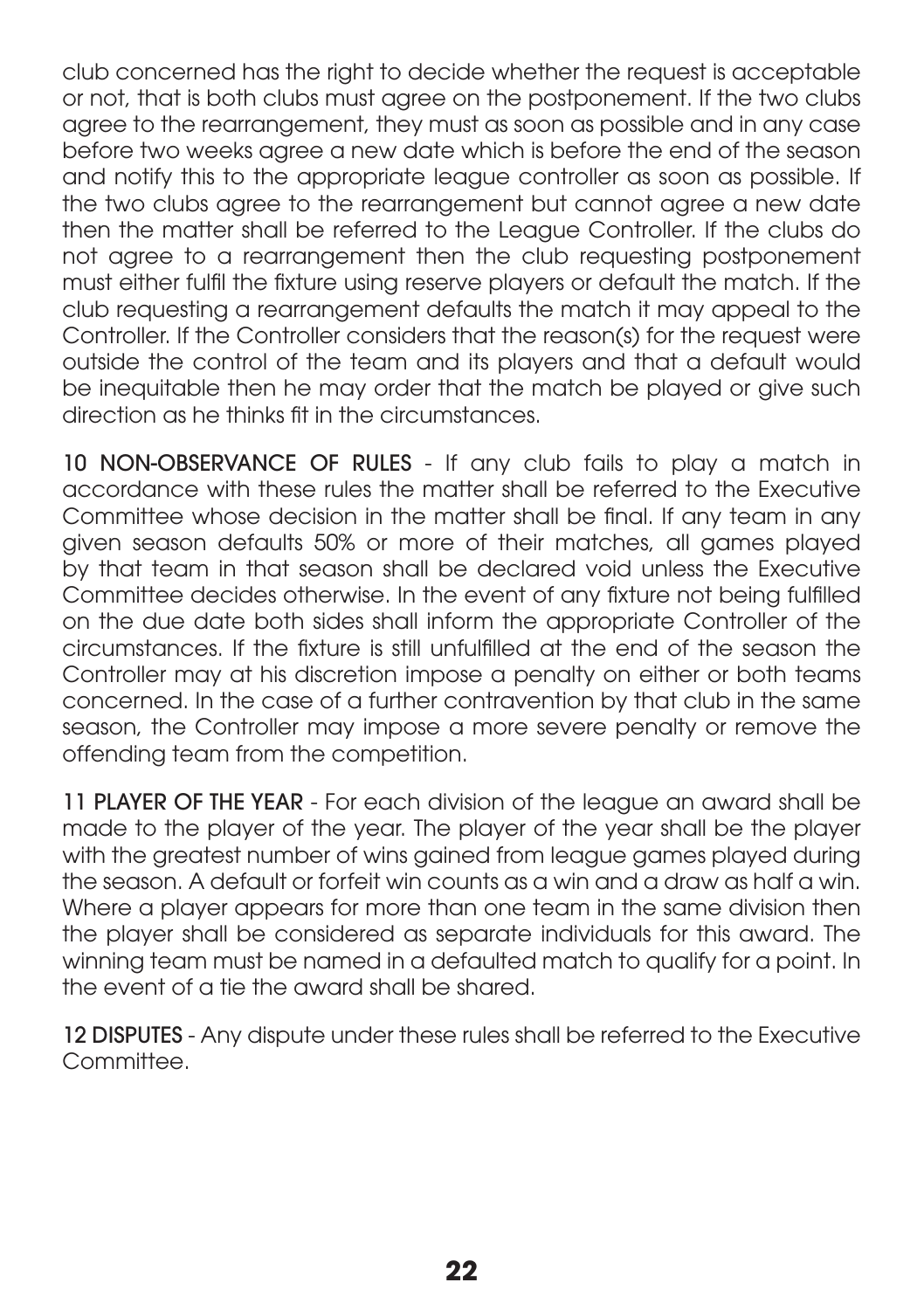### RULES FOR THE JOHN RIPLEY HANDICAP KNOCK-OUT CUP

1 HANDICAPS - When deciding the handicap to be applied in any particular match the divisions of the Main League Competition the two teams are in should be looked at. Where there is a difference of:- 1 division - 1.5 points to the team in the lower division 2 divisions - 2.5 points to the team in the lower division 3 divisions - 3.5 points to the team in the lower division 4 or more - 4.5 points to the team in the lower division.

2 NUMBER OF TEAMS - A club may enter any number of teams in the John Ripley Tournament but no player may play for more than one team in a season. The handicaps will be based on the club's highest-placed league team.

3 NUMBER OF PLAYERS - The number of players per team shall be six.

4 DRAWN MATCHES - Matches can only be drawn between teams from the same division. In this event the tie is first resolved on board count. If this fails to resolve the tie then the elimination rule is applied. To apply the board count rule, add up the board numbers won by each team. The team with the lowest total is the winner.

5 FIXTURES - The timing of rounds of matches will be determined by the Tournament Controller.

6 RESULTS - The results shall be sent promptly to the Tournament Controller. It is important that where a match is not played because one of the teams withdraws, the other team should notify the Tournament Controller to claim a win.

### RULES FOR THE KNOTTY ASH KNOCK OUT CUP

1 NUMBER OF PLAYERS - Each team shall consist of five players.

2 ELIGIBILITY - Entry is restricted to players from any division whose grade is not greater than 1700 in the current grading list. Ungraded players shall be eligible to play so long as their estimated playing strength is not greater than a grade of 1700 and they are not regular members of a team playing in the first two divisions. (i.e. they are not listed and have played fewer than 4 games in total in these divisions). If an ungraded player has earlier experience of competitive chess, before the player's first match, the player's team captain must give all relevant information to the Tournament Controller who will decide the player's eligibility after discussion with the Grader. Any team that plays an ineligible player shall be disqualified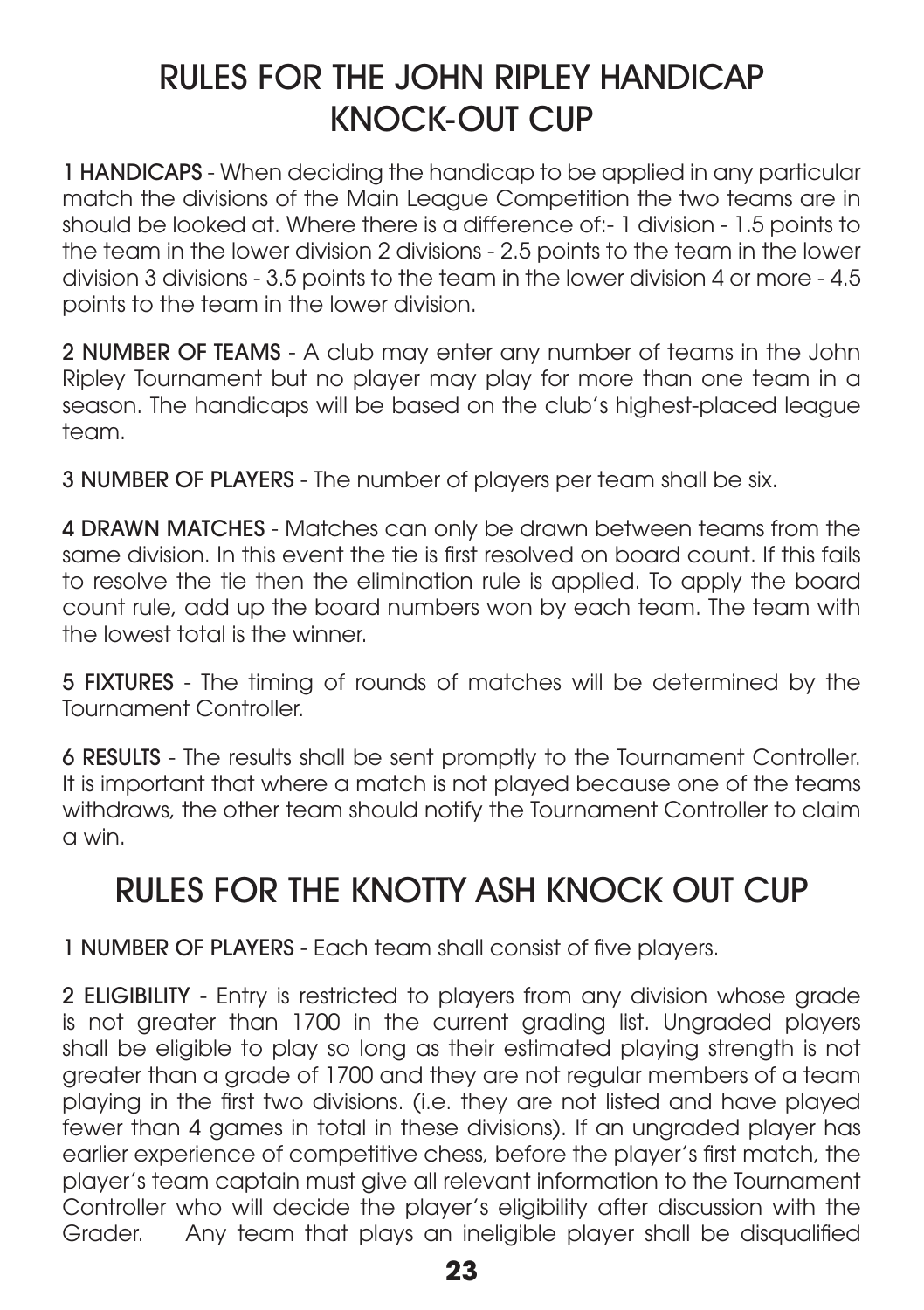providing the Tournament Controller is informed of the infringement within eight days. If a club enters two or more teams in the competition, no player shall play for more than one of these teams.

3 DRAWN MATCH - In the event of a drawn match, the tie shall be decided on board count. If this fails to resolve the tie the elimination rule shall apply. In the event of all five games being drawn then the team having most black boards shall be deemed the winners.

4 FIXTURES - All rounds shall be played as directed by the Tournament Controller. The date and venue for the Final will be decided by the Tournament Controller in consultation with senior officers of the Prescot and Knotty Ash Chess Club.

### RULES FOR THE GRADE-RESTRICTED LEAGUES ELIGIBILITY

The aim of these competitions is to provide more opportunities to play chess. Players from the main league, whether listed or not, can play in any of these leagues. Apart from the grade limits, the only restriction is that if a club has two teams in the same league someone can only play for one them.

7200 LEAGUE - Teams shall comprise four boards, with grades totalling a maximum of 7200 with no player to be graded over 2000. The minimum individual grade is 1600. (Players below 1600 can play, but count as 1600 towards the team total). Ungraded players are counted as having a grade of 1600, unless there are reasonable grounds for using a higher figure. If an ungraded player has previous experience of competitive chess, before the player's first match, the player's team captain must give all relevant information to the League Controller who will decide an appropriate nominal grade for the player after discussion with the Grader. Defaulted boards are counted as 1600 towards the team total.

6000 LEAGUE - Teams shall comprise four boards, with grades totalling a maximum of 6000 with no player to be graded over 1700. The minimum individual grade is 1300. (Players below 1300 can play, but count as 1300 towards the team total). Ungraded players are counted as having a grade of 1300, unless there are reasonable grounds for using a higher figure. If an ungraded player has previous experience of competitive chess, before the player's first match, the player's team captain must give all relevant information to the League Controller who will decide an appropriate nominal grade for the player after discussion with the Grader. Defaulted boards are counted as 1300 towards the team total. PENALTIES If a team total of grades exceeds the defined limit, one point shall be deducted from the team score If an ineligible player plays, his or her game is deemed to be lost and one additional point is deducted from the team score.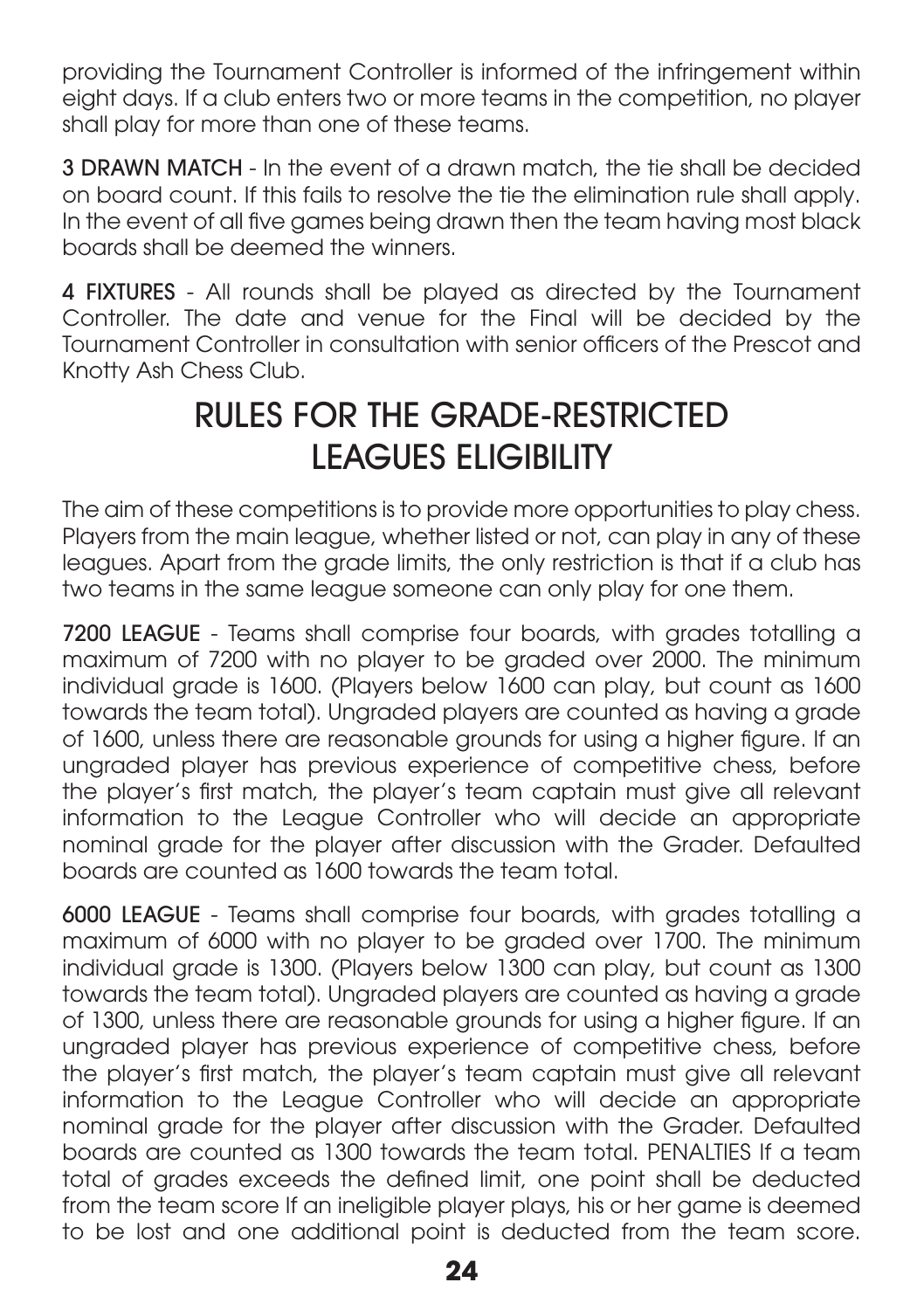### RULES FOR THE TEAM LIGHTNING TOURNAMENT

1 LAWS - Where applicable the Laws of Chess as recognised by FIDE and as modified by the English Chess Federation (ECF), should be observed excepting: a. Any player making an illegal move shall lose the game. b. Any other variant that may be deemed necessary by the Executive Committee.

2 NUMBER OF TEAMS - An associated club may enter more than one team.

3 NUMBER OF PLAYERS - Each team shall consist of four players and a reserve listed in board order; the reserve being played at the Captain's discretion. Board order may not be altered during the tournament.

4 MOVING - The rate of play shall be one move every 10 seconds. Each player must move on the time signal. Any player failing to do so shall lose the game.

5 TIME LIMIT - The time limit shall be twenty five minutes each round.

6 UNFINISHED GAMES - In the event of any unfinished game, the method of deciding the result shall be at the discretion of the Tournament Controller.

7 TOURNAMENT SYSTEM - The system used (American or Swiss) shall be at the discretion of the Tournament Controller and may depend on the number of entries.

8 GAME POINTS - Each player shall score one point for a win and a half point for a draw.

9 TOURNAMENT WINNERS - The team achieving the highest number of game points shall be the winners of the tournament.

10 RESOLVING TIES - In the event of a tie on game points, the relative position shall be determined on match points (drawn matches counting as half a win). If still drawn the sum of opponents' team's scores shall resolve the tie.

11 ELIGIBLE PLAYERS - There is no restriction on players in the lightning tournament. Players may represent a different club than in the League. MERSEYSIDE INDIVIDUAL TOURNAMENT The title "Merseyside Individual Champion" shall be awarded to the Merseyside player finishing highest at the Liverpool Congress or other competition to be designated by the Executive Committee.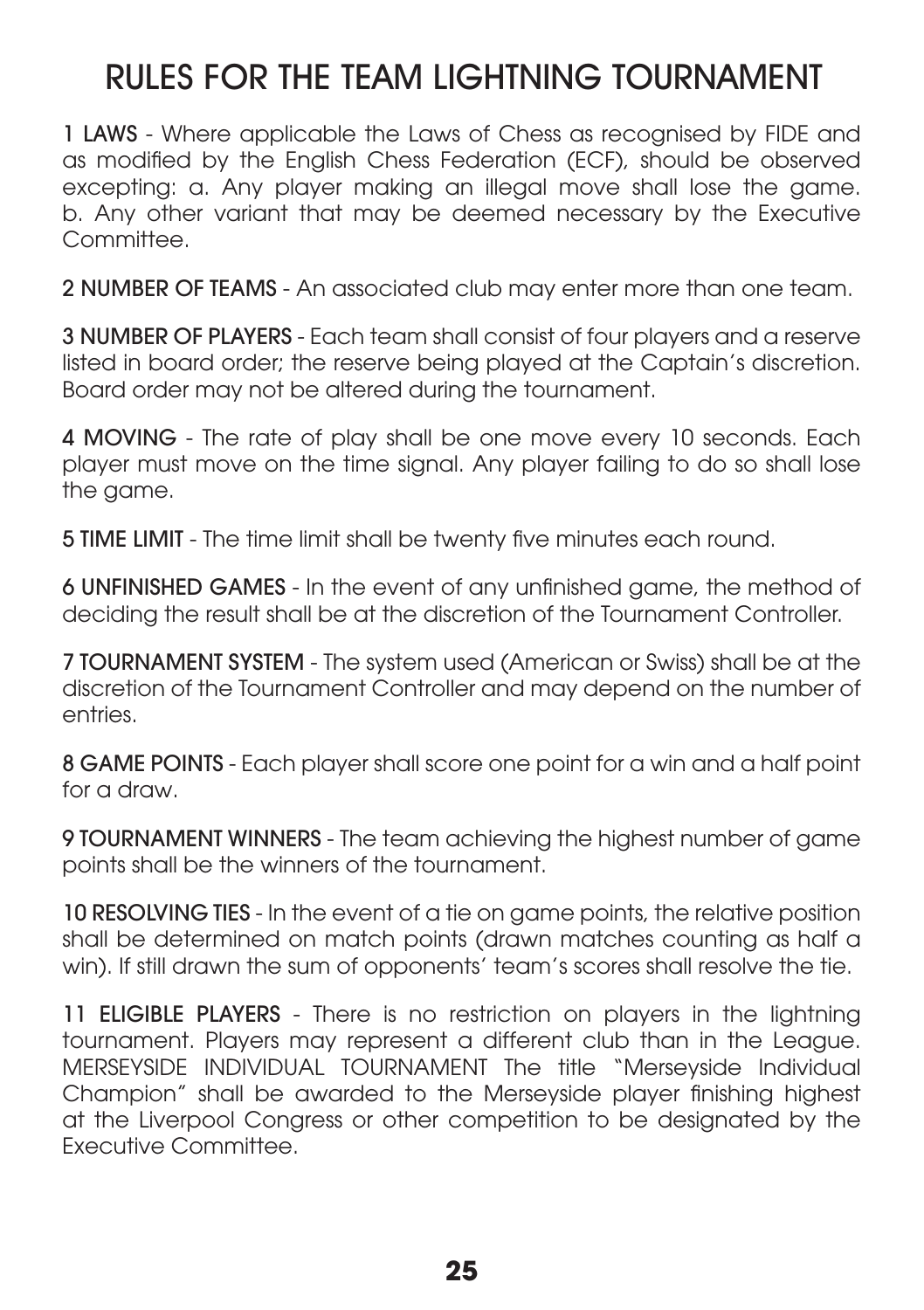### MOBILE PHONES & OTHER ELECTRONIC DEVICES

All devices must be switched off for the duration of the game. Team captains should announce this prior to the start of each match.

If a phone or other device, belonging to one of the players, should ring out in the playing room during the game then a warning shall be given and the device switched off and placed face down alongside the board. If the device should ring out again then the game shall be defaulted.

If a phone or other device is required to be left on for a medical or other urgent reason this must be notified and agreed between the captains prior to the start of the game. In this case the rule shall not apply.

Players should also be aware that any attempt to cheat using a mobile phone or other device may result in the player being banned from the Merseyside Chess Association

FOR MORE INFORMATION AND RULES GOVERNING ALL COMPETITIONS VISIT: *www.merseysidechess.org.uk/index.php/home/mca-rules*

### IMPORTANT RULE CHANGES FOR 2021/22

The introduction of the new ECF rating system has caused some changes:

#### **The 440-League becomes the 6000-League**

The minimum ECF rating number is 1300. Players with a grade below 1300 will be counted as 1300. Players with an ECF rating number above 1700 are not allowed to play in this league. Players without an ECF rating number will be counted as 1300. The combined ECF rating numbers of all players shall not exceed 6000.

#### **The 600-League becomes the 7200-League**

The minimum ECF rating number is 1600. Players with a grade below 1600 will be counted as 1600. Players with an ECF rating number above 2000 are not allowed to play in this league. Players without an ECF rating number will be counted as 1600. The combined ECF rating numbers of all players shall not exceed 7200.

#### **Knotty Ash Cup**

The ECF rating number of Knotty Ash Cup players must not exceed 1700. Players with an ECF rating numbder grade above 1700 are not allowed to play in this competition.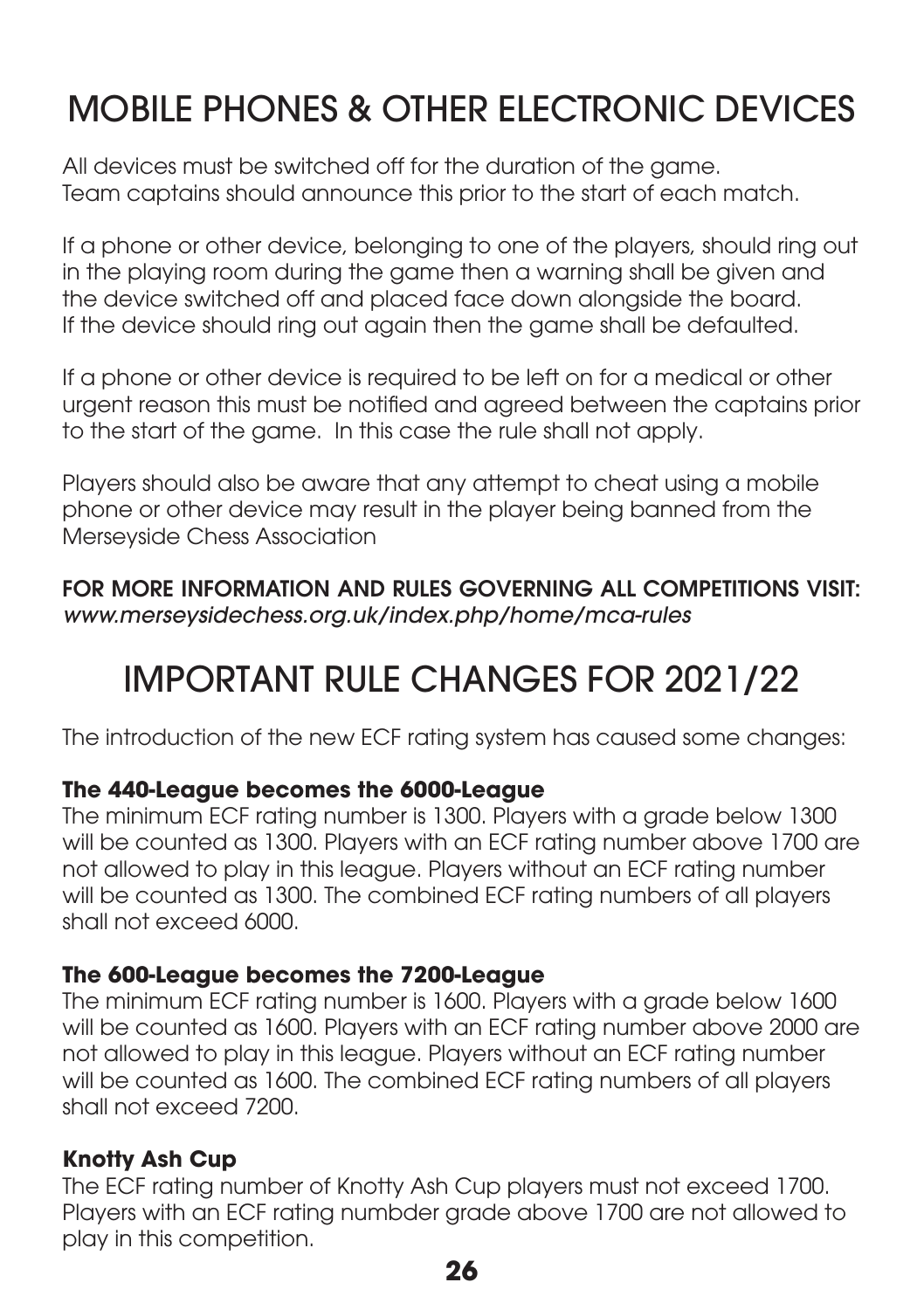### IMPORTANT RULE CHANGES FOR 2021/22 continued

#### **Knotty Ash Cup**

The ECF rating number of Knotty Ash Cup players must not exceed 1700. Players with an ECF rating numbder grade above 1700 are not allowed to play in this competition.

#### **Listing Players, New Players**

In order to enter the competitions every Club must enter the complete team squads and name ail team captain onto the CLM before the start of the season.

Comprehensive guidance on how to do this has already been issued and it is imperative that clubs take on this work prior to playing matches and ideally before the start of the season.

By way of warning without an ECF Code it is not possible to list players on the CLM neither for the club nor for the team. Clubs are reminded that playing an unlisted player may lead to board deductions which could adversely affect the match result. To avoid this, clubs shall register new players immediately at the ECF and submit all their ECF details (Name, ECF Code / ECF Ref Number, sex (M/W), rating number (if existing) to the league controllers and the webmaster.

At the last AGM in May 2021 it was agreed that the MCA would no longer register players with the ECF but that this task would be taken on by the club or the individual.

It is the club's responsibility to register their players, which includes submitting their ECF details to the league controllers and the webmaster.

For further guidance please visit;

https://merseysidechess.org.uk/downloads/category/4-clm-3-how-to-sand-manuals

and

https://merseysidechess.org.uk/home/mca-downloads